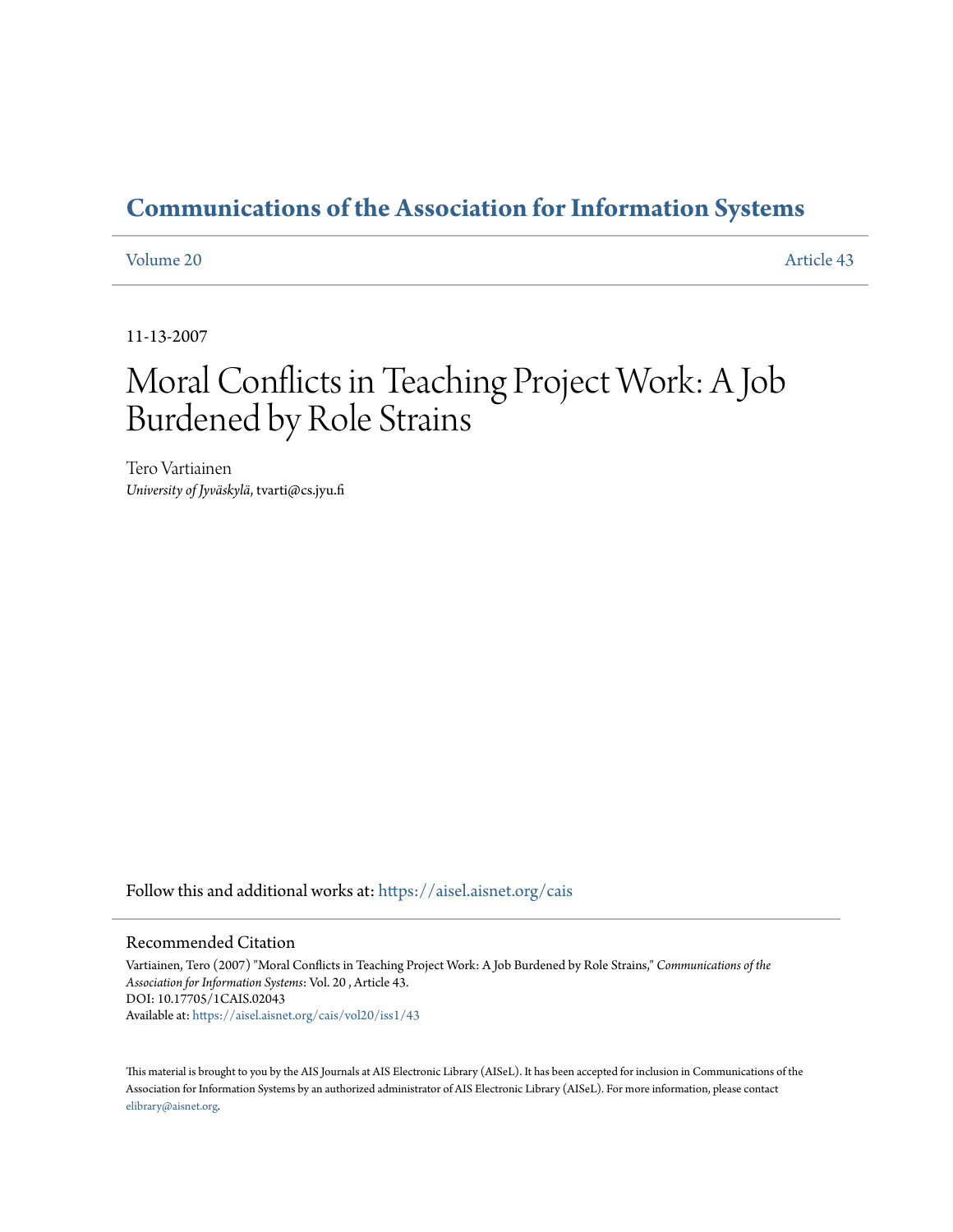

# **MORAL CONFLICTS IN TEACHING PROJECT WORK: A JOB BURDENED BY ROLE STRAINS**

Tero Vartiainen Turku School of Economics tero.vartiainen@tse.fi

#### **ABSTRACT**

This case study concerns moral conflicts identified by instructors on a project course in information systems education. Students on the course in question are expected to acquire project-work skills through implementing a project task for a real-life client. Data about moral conflicts was gathered by means of participant observation and interviews, and a phenomenographical approach was taken in the analysis. Six types of moral conflicts were identified, reflecting two aspects of the phenomenon. The first relates to conflicts involving outside parties and task-related and human issues and the second to deliberation about performing morally wrong acts or upholding relations. The core problem area in the instructor's work became visible in the form of inherent role strains and the need to react to conflicting expectations from all parties. The underlying source of the strains was the clash between the objectives of the clients and the learning aspect promoted by the university. This and three other types of strain made the instructor's work mentally demanding and morally challenging. Recommendations for dealing with these moral conflicts and role strains are given. Finally, the study is evaluated against the principles laid down for interpretive research.

**Keywords:** project-based learning, project work, small-group guidance, university-industry relations, role strain, role conflict, professional ethics, moral conflicts

#### **I. INTRODUCTION**

l

Project work is a commonly used method in the IT field and is considered an essential component in educating future computer professionals [Gorgone at al. 2002]. The benefits of project courses are evident in that students acquire communications skills [Pigford 1992; Fritz 1987], and teambuilding and interpersonal skills [Roberts 2000; Ross and Ruhleder 1993], for example. In cases in which student projects are implemented for real-life clients [Green 2003; Watson and Huber 2000; Cotterell and Hughes 1995; Tourunen 1992; Brown et al. 1989] rather than being purely hypothetical, students gain valuable experience for the start of their careers. Indeed, collaborative student projects are a common form of industry-academia collaboration in the IT field [Ziegler 1981; Bergeron 1996]. This kind of collaboration benefits industry by producing results and opening up contacts with students—who are possible future employees. However, project courses are recognised as complex to manage and demanding for teachers [Moses et al. 2000] and for teachers there are moral issues<sup>1</sup> to deal with [Fielden 1999; Scott et al. 1994]. For

 $<sup>1</sup>$  Moral and ethics are used synonymously in many studies. In this study, for the sake of</sup> simplicity, I use the term "moral."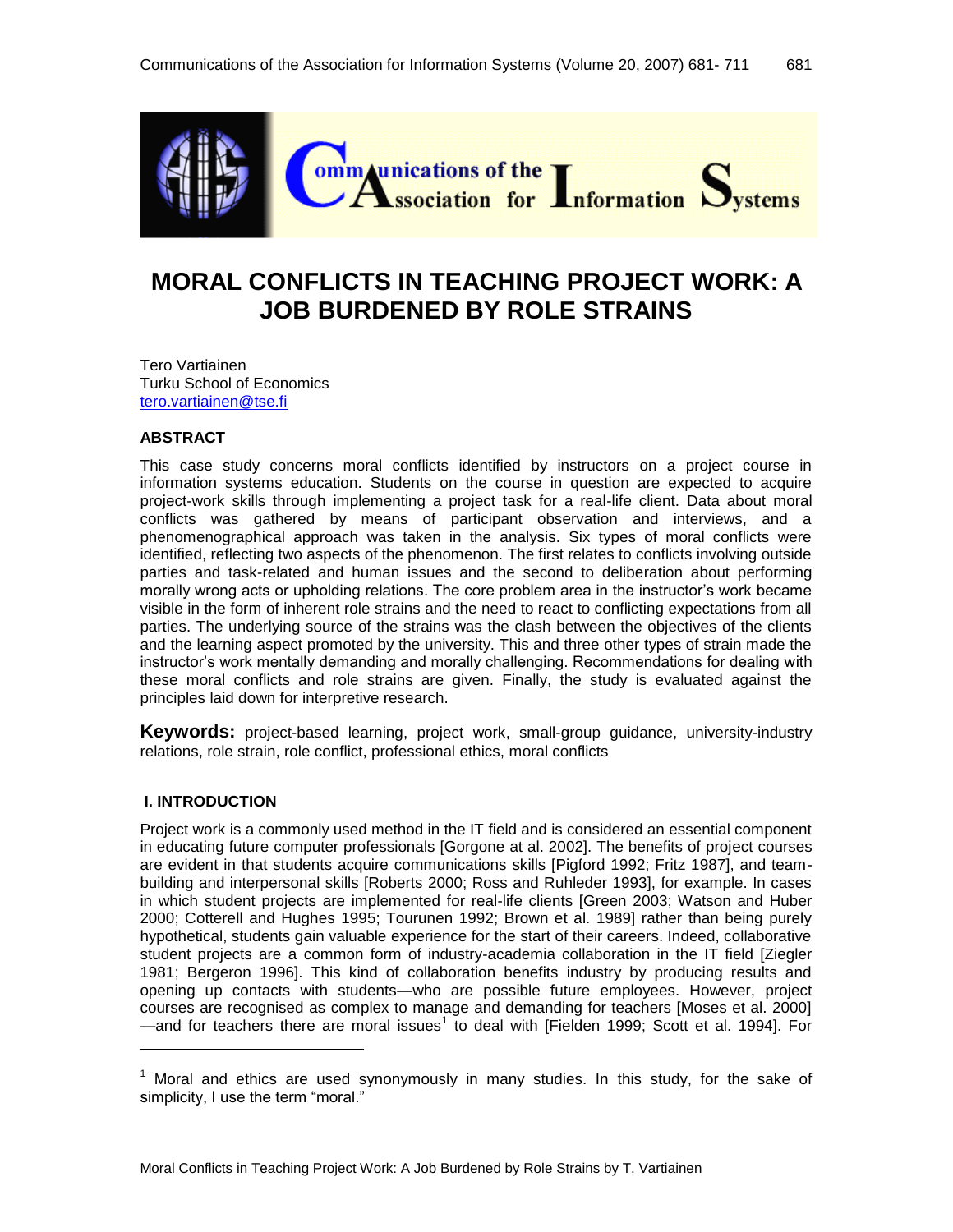example, the level of commitment may be inconsistent in the group, or a group member may misbehave. If the teacher intervenes, he or she exercises power. Indeed, the student-teacher relationship is not equal as the teacher has power over students or pupils (in terms of the knowledge to be transferred and of grading, for example). Thus teaching as such is perceived as an inherently moral activity [e.g., Tom 1980; Fenstermacher 1991; Joseph and Efron 1993]. Joseph and Efron [1993] state that dialogue about moral education extends beyond the specific curricula or ethical codes to considering the teacher as a moral agent, who confronts and resolves moral conflicts in his or her daily work. The discussion about ethical codes and ethics teaching in curricula continues in the field of computing [e.g., Bynum 1992; Anderson et al. 1993; Johnson 1994; Berleur and Brunsstein 1996], but moral issues from the teacher's perspective have been rarely touched on. Therefore, it is worthwhile to investigate teachers' lived experiences of moral conflicts in any educational institute and in any field of study in order to increase our ability to resolve them.

My aim in this study is to identify moral conflicts perceived by instructors<sup>2</sup> on a project course in computing. I used participant observation in order to determine the moral conflicts that I as an instructor confronted during my work, and I interviewed other instructors about the moral conflicts they perceived in their work. In the data gathering and analysis I adopted the phenomenographical approach, the aim of which is to describe qualitatively different ways of experiencing the investigated phenomenon. Phenomenography is concerned with the secondorder perspective, which means that the researcher describes some aspect of reality as conceived of by individuals, whereas the first-order perspective means that the researcher describes the reality as he or she perceives it [Marton and Pang 1999]. It was in this spirit that I analysed the perceptions of instructors—including my colleagues—and my own experiences.

Six types of moral conflicts were found along two dimensions. The first dimension relates to outside parties and to task-related and human issues and the second to deliberations about performing morally wrong acts and maintaining relations in socially complex situations. Failure in moral behaviour (e.g., negligence in connection with work tasks) caused some instructors to confront relations-directed moral conflicts in terms of reacting to such behaviour. The professional morality of the instructor was revealed in the task- and human-related conflicts in the form of role strain, meaning that an actor experiences difficulties in meeting role expectations. Role strain is a broader term for role conflict, which means that the actor confronts conflicting or competing expectations [Secord and Backman 1964, 468]. The instructor's work was found to include various and even competing expectations, which the subjects interpreted as morally relevant. These expectations, which stemmed from clients, students, other instructors, and even the subjects themselves made the work of guiding small groups morally problematic and mentally demanding. This was especially the case for novice instructors. Other significant moral conflicts were related to collaboration with local IT firms, the different roles the instructors had (e.g., researcher, friend), and how they should treat each other.

This study is focused on moral conflicts. The reader should be aware that this perspective leads to an over-negative image of being an instructor on the chosen project course. There are plenty of positive experiences, however; seeing students develop their professional career potentials, the thrilling solutions they produce for the firms, and the constant development of one's own capabilities make this work worth the effort it requires.

Following this introduction, Section 2 positions this research in the existing literature. The research design is described in Section 3, and the resulting categorisation of moral conflicts is presented in Section 4. Section 5 reflects on the results in the light of the existing literature on moral conflicts in teachers' work. In addition, the section evaluates the research, and presents

l

 $2$  In this study, university teacher is a general term meaning any teacher in a university department. An instructor is a university teacher who leads the project course or guides student groups in the course.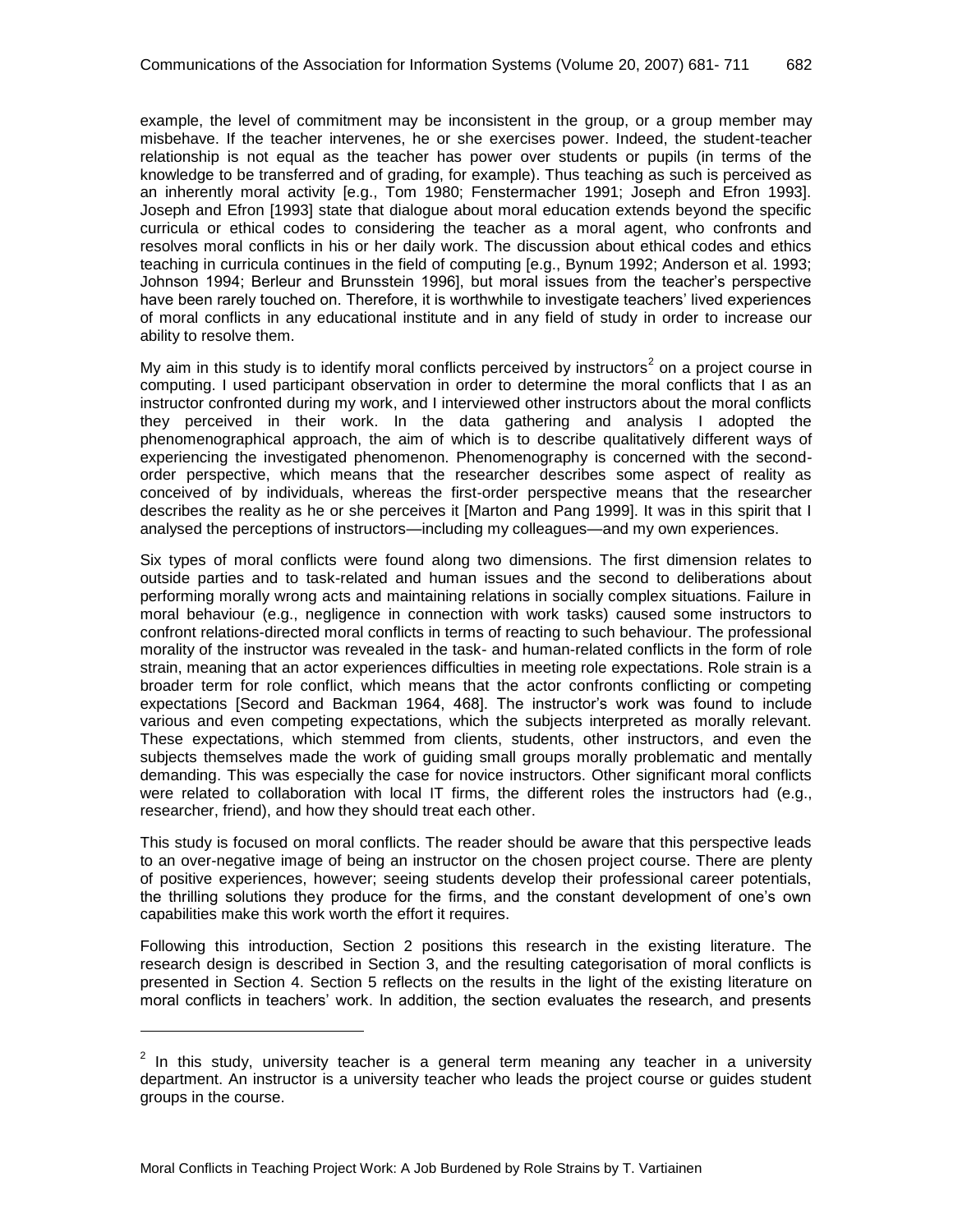recommendations for instructors in terms of managing moral conflicts and role strains on project courses. Section 6 concludes the paper.

An earlier version of this paper appeared in Vartiainen [2005a].

#### **II. MORAL PSYCHOLOGY AND THE TEACHER'S WORK**

This section first introduces a general model of moral behaviour and presents certain theories of moral conflicts, which provide the theoretical background for confronting such conflicts. The ethos of the teacher and the experiences of teachers of computing on project courses are then discussed.

#### **THE FOUR COMPONENT MODEL**

James Rest [1984, 1994] combined the existing research on moral behaviour in a four component model. These components consist of four simplified and overlapping processes through which an individual may fail in acting morally. The main features of these components are briefly described below (there is a multitude of studies underlying each component but they are not referred to here). The four components are:

- Moral sensitivity (recognition of moral conflicts);
- Moral judgment (judging which course of action is the most justified);
- Moral motivation (why be moral?); and
- Moral character (the psychological strength to carry out a line of action).

Moral sensitivity implies awareness of how our actions affect other people. It also involves being aware of alternative actions and how those actions affect other parties. For example, certain teachers may not notice that they favour boys at the expense of girls, but when someone points this out they may begin to observe their own behaviour in a new light. Moral sensitivity is a key component in recognising moral conflicts [Clarkeburn 2002] —it is possible that an individual does not observe that the decision-making situation has moral relevance.

Moral judgment is about judging which courses of action are the most justified, and this component rests on Kohlberg's [1981] theory of moral development. Kohlberg's [1981] six stages of moral development are based on the notion that individuals' problem-solving strategies progress to higher stages as they develop. On the higher levels, they have better decisionmaking tools and, although they are able to understand lower-level arguments, they no longer prefer them. As a brief example, stage 4 in Kohlberg's theory relates to maintaining law and order. An individual representing that stage in the resolution of moral conflicts argues on the basis of adhering to the laws of society. On the other hand, someone representing stage 5, the legalistic approach to social contracts, takes a "society-creation" attitude in basing his or her argumentation on a critical analysis of what individual rights and standards should apply to the whole of society.

Moral motivation refers to prioritising moral values above non-moral values. Here a moral agent asks, "Why be moral?" For example, if one perceives lying as morally wrong and is in a position to profit economically by lying, one has to choose between an economic value (profit) and a moral value (honesty). If one chooses to lie, one has failed in terms of moral motivation.

Moral character refers to the psychological strength to carry out a line of action. A person may be weak-willed and if others put enough pressure on him or her to act immorally, he or she may fail in this component.

The above-mentioned psychological processes, the components, combined form outwardly observable moral behaviour, and there are dependencies between them [Myyry 2003]. For example, the moral reasoning and values one upholds have at least moderate interdependency.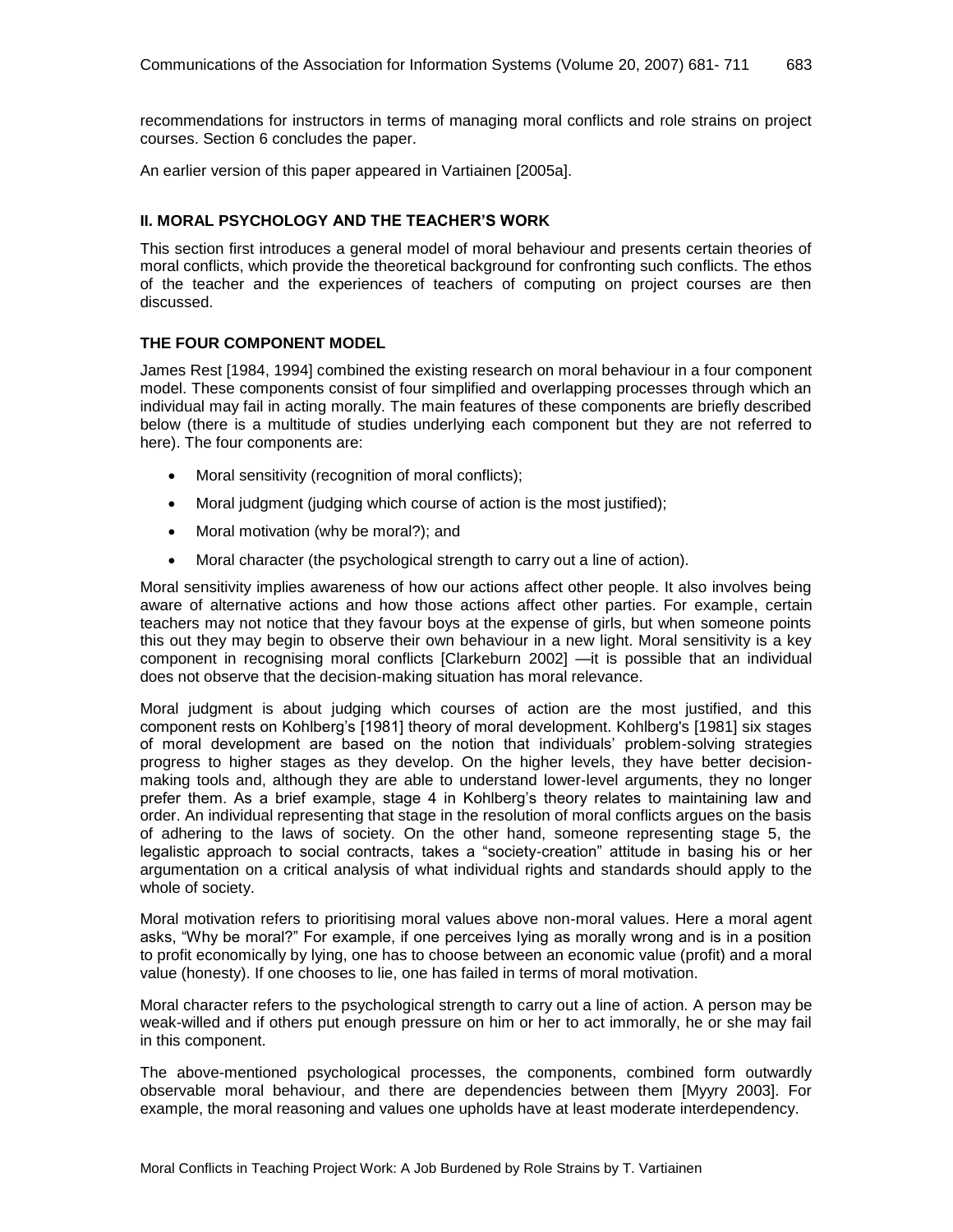In this study, although decision-making and the implementation of decisions on moral conflicts are present in the perceptions of the instructors, the focus is on collecting descriptions of such conflicts in their work. The results therefore depend on the instructors' moral sensitivity to moral conflicts.

#### **MORAL CONFLICTS**

A moral conflict in this study refers to a morally relevant decision-making situation in which the fulfilment of a moral requirement is at stake. A distinction is made between a moral conflict and a moral dilemma: the former is perceived as resolvable and latter as insolvable [Hill 1996; Nagel 1987]. In a dilemma a moral agent [Gowans 1987, 3]:

- 1. morally ought to do A;
- 2. morally ought to do B; but
- 3. cannot do both, either because B is just not-doing-A or some contingent feature of the world prevents it.

Typically, the moral agent in a moral dilemma feels mental anguish and helplessness about the situation, and this assumes major significance to that particular individual [Statman 1995, 7]. For some people abortion and euthanasia are examples of moral dilemmas. In the case of a resolvable moral conflict the moral agent is able to produce a defendable solution. As an example of such a situation, an IT professional was pressured by a client representative to implement a low security level in a system containing sensitive information about the employees of the client organisation [Anderson et al. 1993]. In the present context the interpretation would be that the IT professional faced two conflicting moral requirements: to implement the client's demands, and to guarantee the confidentiality of the employees' information. In addition to conflicting duties and obligations [Lemmon 1987, Nagel 1987], egoistical impulses have also been recognised to be factors in real-life moral conflicts. According to Packer [1985], real moral conflicts usually consist of a struggle between principles or obligations and one's inclinations or egoistic impulses. Selfinterest, together with concern for others, relationships and justice, are visible in the results reported by Gillian and Krebs [2000]. They asked 60 students to describe themes in given moral conflicts and then assigned the answers to four main categories and various subcategories (in parenthesis):

- Upholding justice (procedural justice, combating immorality, positive reciprocity, normative order, general utilitarian considerations);
- Upholding the self (self-autonomy, consequences to the self, consequences to selfrespect, consequences to self-reputation, others' respect for and trust in the self);
- Upholding others (caring for others, respect for others and their rights and autonomy, listening to, considering and understanding perspectives, adapting the self's response to anticipated reactions of others, positive social influence, putting oneself in others' shoes); and
- Upholding relationships (maintaining relationships, quality of relationships, trust and honesty in relationships).

The researchers pointed out that the subjects interpreted all the dilemmas identified in the study as involving predominantly care-based or justice-based issues.

## **THE TEACHER'S MORAL ETHOS**

Oser [1991] distinguishes three types of cognitive morality in the context of the teacher's ethos. The first of these, *normative morality*, refers to reasoning about hypothetical courses of action in decision-making situations. This kind of reasoning is insufficient in terms of producing actions in concrete situations, but it is used in research on moral judgement, in Kohlberg's [1981] studies,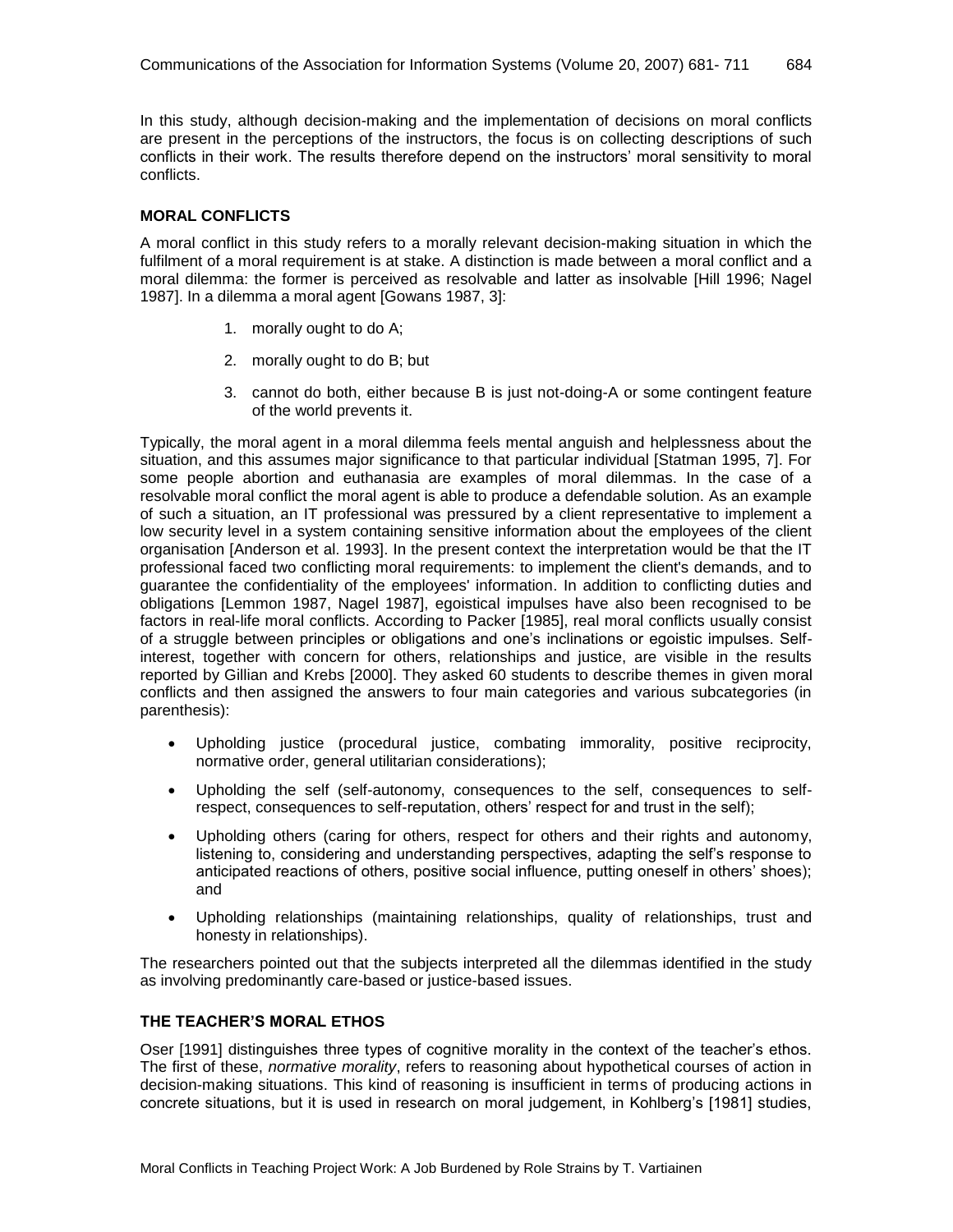for example. The second type, *situational morality*, refers to the real-life situations in which the individual is required to act. The deliberations are more complicated in these decision-making circumstances than in the hypothetical cases because the situational facts, such as the social and psychological aspects, influence the moral reasoning. Third, *professional morality* refers to functional, professional acting, which at first sight seems to be nonmoral in nature. For example, the case of a teacher grading students knowing that poor grades may negatively affect their futures shows the conflictual nature of the teacher's work. From his extensive interviews with teachers, Oser found that the ethos of the teacher and teaching problems could be reduced to three variables, justice, caring, and truthfulness (Figure 1). In the previously mentioned case of the teacher grading her students, caring and justice conflicted in that the teacher is concerned about the future of her students, but she also recognises that her treatment of them should be fair.



Figure 1. The Teacher's Ethos Model [Oser 1991]

The literature on computing contains few references to moral conflicts in project courses or in educational settings in general. Scott et al. [1994, 112] consider some moral issues concerning project courses:

a) loners do not work well with others and want to "do their own thing"; b) whistle blowing may not be done for various reasons; and c) handling the typical work ethic where "a few students do most of the work, some do just enough to get by and some do almost none."

These moral issues relate to individual students' acts and behaviour in the group. From the instructor's viewpoint assigning meaningful grades is ethically difficult [Scott et al. 1994]. For example, whom should the instructor believe when a student or a team complains that another student or team is not doing its share of the work? How should the instructor react if a student complains that he or she would have been much more successful than other students in accomplishing the project objectives?

Fielden [1999] describes her experiences from over 10 years of conducting a student project course. Moral conflicts in student projects have emerged in the relationship between users and students when the users have had unrealistic expectations about what the students can accomplish. Conflicts also emerge when the student group does not come up with what was agreed when the contract with the client was signed. The same kinds of conflicts arise if a student from the group claims that he or she is able to accomplish something the group cannot do (due to a lack of skills and expertise among the members), or if there are different individual commitment levels inside the group. Dubious work practices in a client organisation may also produce conflicts.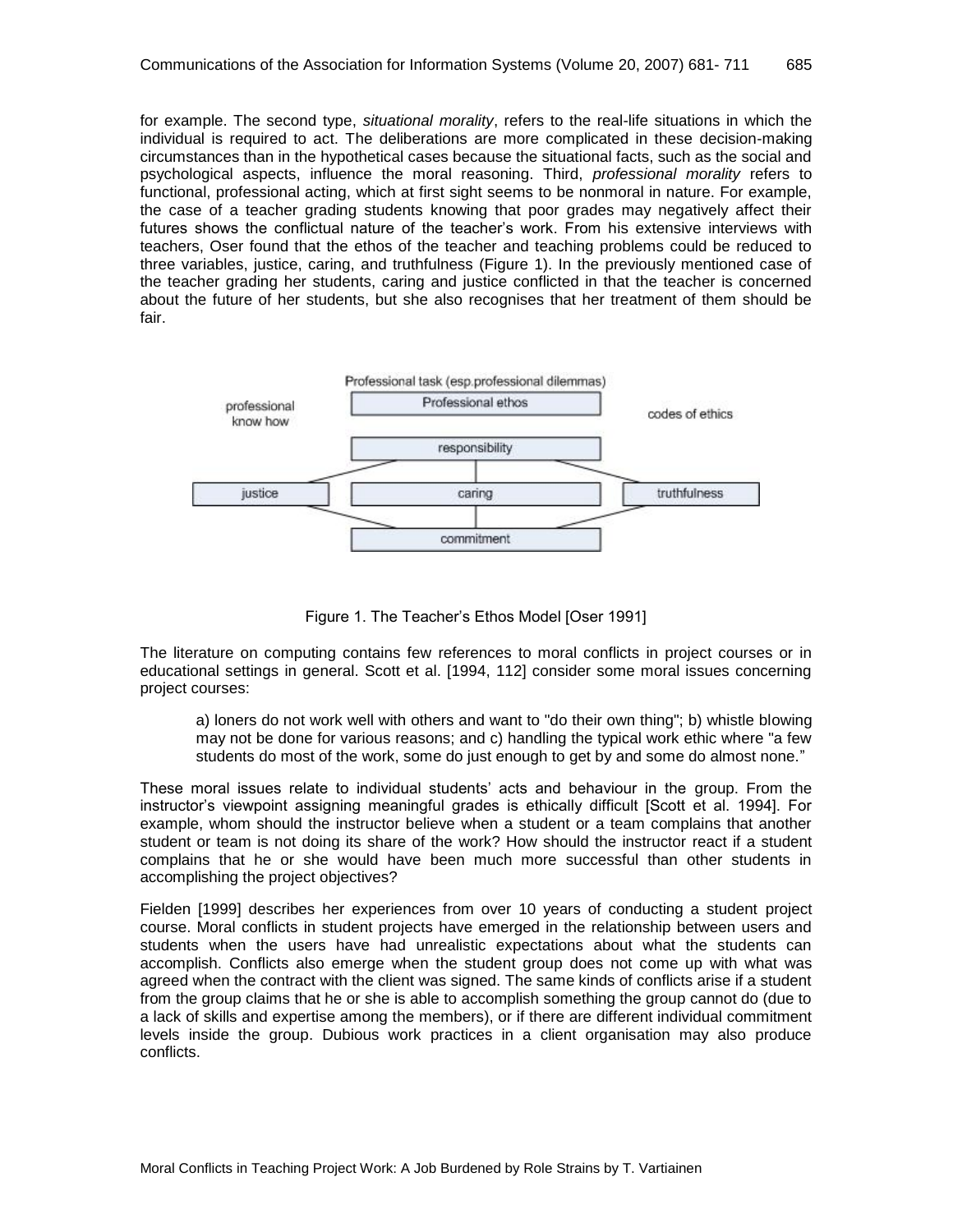#### **III. RESEARCH DESIGN**

This section begins with a presentation of the research method used—phenomenography. It continues with a description of the chosen course setting and the data gathering, and ends with an analysis of the data.

#### **PHENOMENOGRAPHY**

The phenomenographical research method was developed at Gothenburg University in order to study human understanding of specific phenomena [Marton 1992]. The aim is to identify and describe qualitative variation in individuals' experiences of their reality [Marton 1986, 31]:

Phenomenography is a research method adapted for mapping the qualitative different ways in which people experience, conceptualise, perceive, and understand various aspects of, and phenomena in, the world around us.

The aim of a phenomenographic researcher is to attain a holistic view of a selected phenomenon, and—according to Marton [1995, 178] —this is possible because there are a limited number of qualitatively different ways to experience it:

…had the number of potential aspects (we are talking about essential aspects that define the phenomenon) been infinite, we could have experienced every situation, every phenomenon differently, each one of us. … We have variation and resemblance in our way of viewing the world. In order for this to be the case the number of critical aspects that define the phenomenon must be limited. And the number of critical aspects must be limited because we learn to experience them by successive differentiations from each other. Oversimplifying things a bit, the different ways of experiencing a phenomenon reflect different combinations of the aspects that we are focally aware of at a particular point in time.

What is characteristic of phenomenography is the aim to capture conceptualisations that are faithful to individual experiences of the selected phenomenon. Those conceptions, which are typically gathered by means of interviews, are then categorised and the relations between the categories are further explored [Francis 1993, 69]. A phenomenographic researcher seeks qualitatively different ways of experiencing the phenomena regardless of whether the differences are between or within individuals. He or she tries to achieve a so-called second-order perspective on the investigated aspect of the reality. This is attained by describing the conceptions of a group of individuals—instead of taking the first-order approach and describing the reality directly, which is the convention in ethnographical studies (Figure 2).



Figure 2. The First- and Second-Order Perspectives [Uljens 1991; Järvinen 2001]

Awareness, like all concepts, has two aspects: the "what" or referential aspect, which corresponds to the object itself, and the "how" or structural aspect, which relates to the act [Marton and Pang 1999]. The former refers to what the mental act is directed toward. In phenomenological terms it is known as *noema*, which stands for what is experienced [Ihde 1979, 44]. The "how" denotes the different aspects of the phenomenon that constitute its overall meaning. In the phenomenological context it is called *noesis*, which stands for the experiential mode [ibid.]. To understand the whole we must understand both the object and the mode of a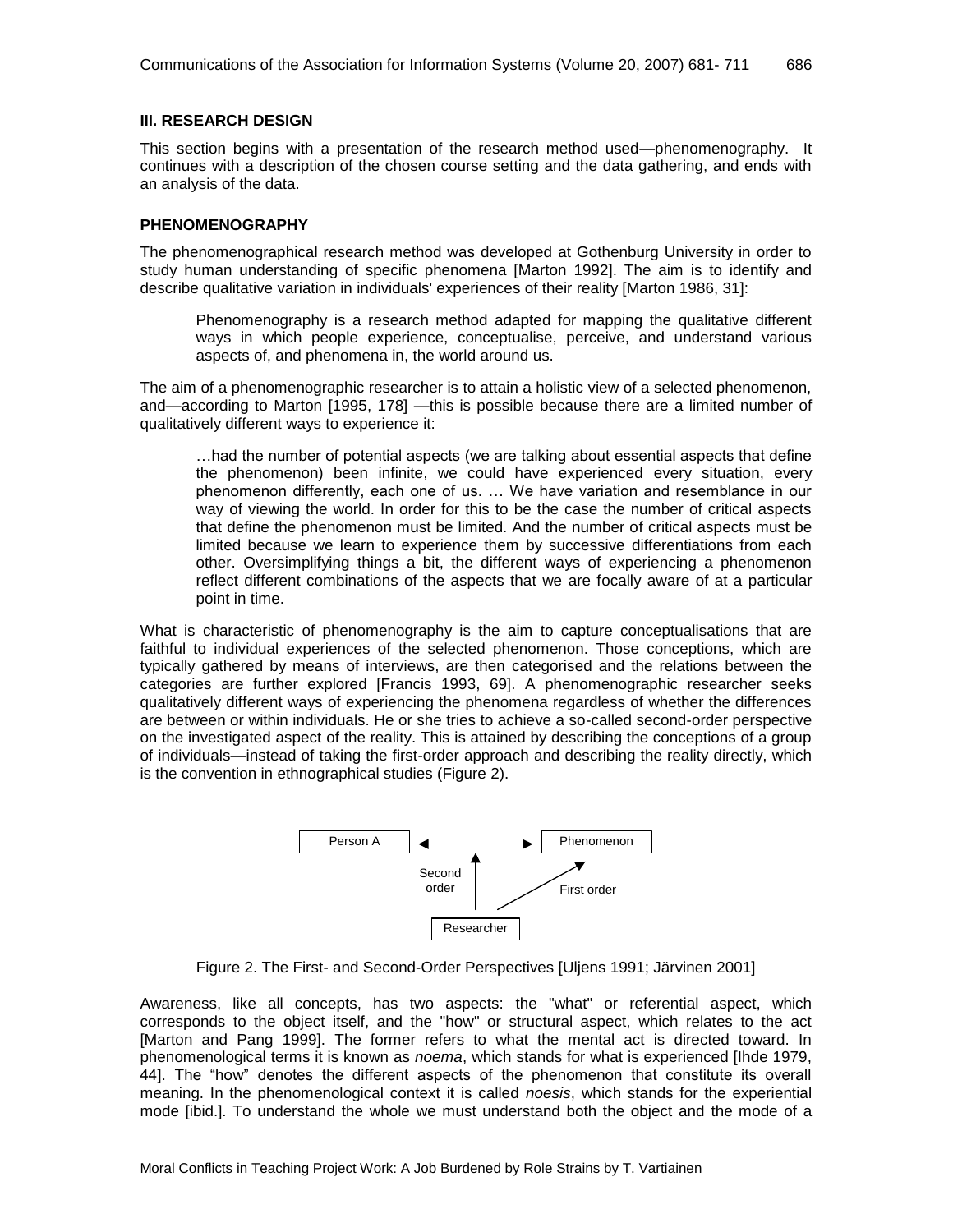person's mental acts [Uljens 1991, 84]. The structural aspect relates to how the phenomenon is discerned from its environment and how the different parts relate to each other [Isomäki 2002, 63].

There are two characteristics of phenomenography that make it a promising method for the purposes of this study. First, the aim of the research method is to show the qualitative variation in which a certain population understands something [Järvinen 2007]. The aim in this study is to determine what individual instructors perceive as moral conflicts in their work and what these individuals are able to describe is therefore dependent on their moral sensitivity [Rest 1984]. Second, the interest in phenomenography is both in the object itself and in how it is experienced. As far as moral conflicts are concerned, we are able to express our conceptions of them (the "what" aspect), and we have intentions in our acts regarding what is right/good or wrong/bad (the "how" aspect). This being the case, phenomenography may be even an ideal medium for studying moral phenomena.

In order to collect descriptions of moral conflicts, I used participant observation and interviewed instructors on a project course given by the IS department of a university in Finland. The course and its functioning are described following.

#### **A DESCRIPTION OF THE CHOSEN PROJECT COURSE**

The name of the course was at that time the Development Project course, briefly, the DP course, and the aim was to educate students in project-work skills (e.g., group work, planning, leading, and communications) through the implementation of a project task for a real-life client. The pedagogical roots of the course lay in experiential learning [Kolb 1984] and project-based learning [Helle et al. 2006]. From the instructors' viewpoint the yearly process of the DP course was divided into four phases: preparation, start-up, guidance, and follow-up (Figure 3).





**The preparation phase** During this phase the leading instructor selects the clients and students for the course and, together with the department head, allocates the instructors for the current academic period. In the Finnish system the academic period starts in September and ends in May. The leading instructor negotiates the project task with the clients and encourages them to adopt the role of a demanding customer as far as the student group is concerned. The client typically represents an IT firm such as a software house or the IT department of an industrial organisation, for example. The tasks range from extreme coding projects to developmental projects and research. They are typically ill defined and need to be redefined as the project progresses.

**The start-up phase** The project course starts at the beginning of September with lectures and orientation exercises for the students. The group is formed before the task-exhibition session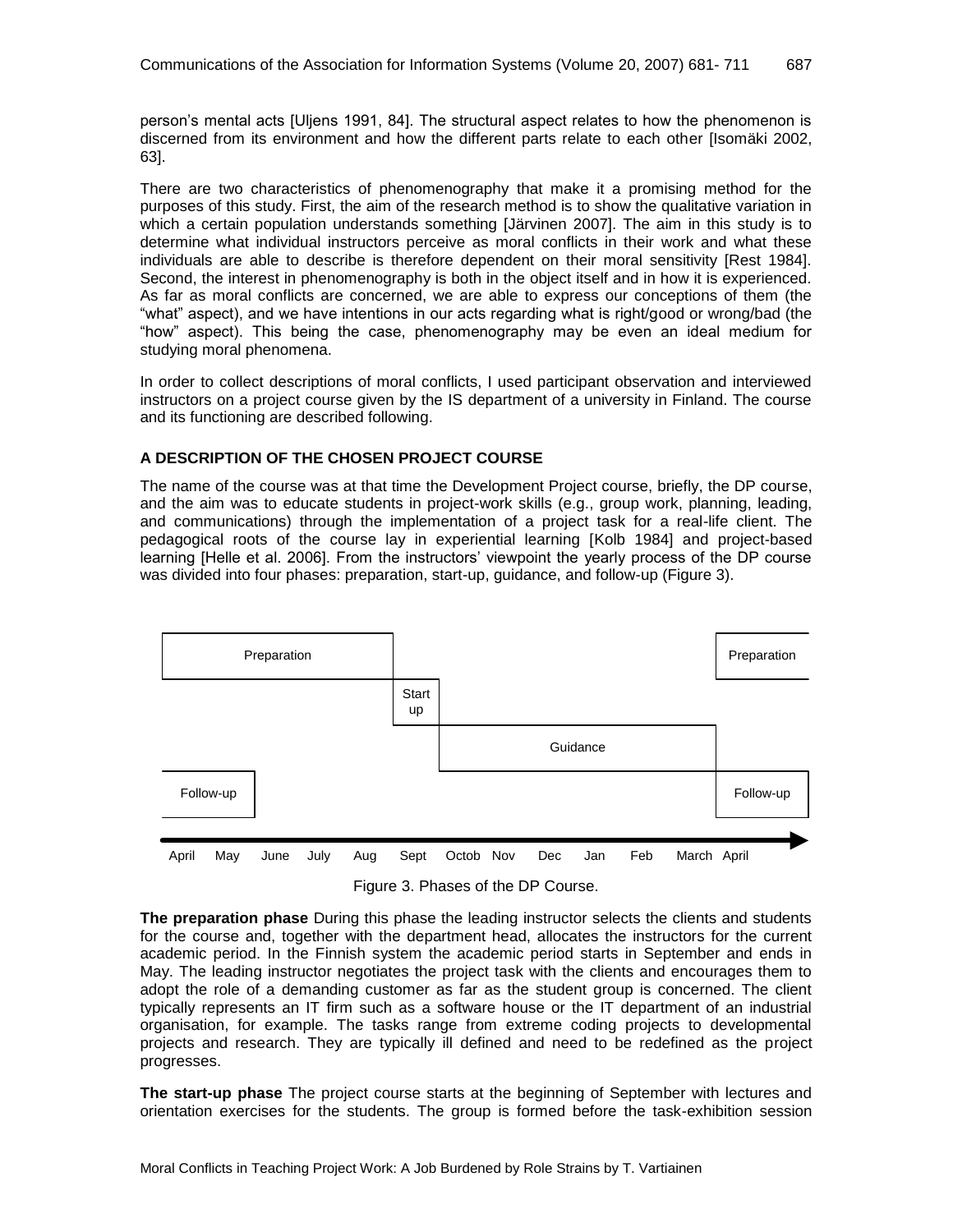when the client representatives present the project tasks. The students then negotiate the tasks. By the end of the start-up phase all individual students will have been placed in groups and the project tasks and clients allocated to them. Similarly, instructors will have been nominated for the student groups.

**The guidance phase** The focal student project is implemented during the guidance phase, which starts with a meeting with the group instructor. Soon after that, the group and the client representatives start their collaboration with the first workshops and a formal board meeting. Each student is expected to use 275 hours in implementing the project task and 125 hours in demonstrating project-work skills, including project leading, group work, and communication skills. In total, a five-student group uses 1,375 hours in planning and implementing the client project. Each student is expected to practice the role of project manager for about one month during the process, which lasts from five to six months. A board consisting of two client representatives, two representatives from the student group (the project manager and the secretary), and the instructor make the redefinition and other decisions. During the collaboration, the role of the clients is to provide the students with guidance in terms of substance (e.g., technical guidance), and the role of the instructors is to guide the process (e.g., planning, reporting). The collaboration ends with a formal board meeting at which the results of the student project are accepted. The process of the student group is assessed and each student is given an individual grade. The client organisation pays the university 8,500 euros for the cooperation.

**The follow-up phase** Any formal complaints from students concerning their grades are dealt with during this phase, and experiences are discussed for the benefit of future participants. The followup and the next preparation phases overlap.

#### **DATA GATHERING**

In accordance with the objectives of phenomenographical research, I collected the perceptions of a number of instructors. I did this in two ways. First, in order to get personal experience of the moral conflicts faced by an instructor I chose the participant-observation method and started to work as one. Second, I interviewed instructors in order to collect their perceptions of the moral conflicts they encountered in their work. Thus I gathered the perceptions of 12 instructors (including my own). Before becoming a participant observer I started to prepare for the course during the preliminary phase (1999-2000) of my research. I interviewed the leading instructor together with four former instructors on the course (three of them were male and one was female). It turned out that the leading instructor, who had started the project course in 1977 and had been responsible for it since, was to be my key informant. The research continued with an indepth phase (2000-2001 and 2001-2002), when I participated in the course as an instructor and as a researcher. During the first year of this phase (2000-2001) I conducted participant observation [Jorgesen 1989] as an instructor and a full insider, overtly to identify the moral conflicts my colleagues and I would confront. During that particular period, I learned the job of an instructor together with a colleague, who was a DP student from the previous period. She and I both had four groups to guide and the leading instructor had one group, making nine groups altogether. I noted my observations in a diary and recorded interviews with my colleague and the leading instructor. During the second year of this phase I took responsibility for managing the course together with the leading instructor, and continued interviewing the instructors for that and the following academic year (2002-2003). I interviewed nine instructors, in addition to the leading instructor and my colleague, during the academic years 2001-2002 and 2002-2003 (four of these nine were female and five were male). Their age and gender profiles at the time of the interview were: 26 (female), 28 (female), 30 (male), 30 (male), 36 (male), 38 (male), 49 (female) and 52 (female). There was one male instructor whose age was not available. The age and gender profiles of the leading instructor, my colleague, and me were as follows: 54 (male), 24 (female), and 30 (male) (year 2000). The subjects were presented with the following task: "Describe what moral problems or issues worth noting from the moral perspective there are in an instructor's work." Usually I asked them to deliberate in more depth about what made the issue at hand morally relevant: "What makes this a moral problem?"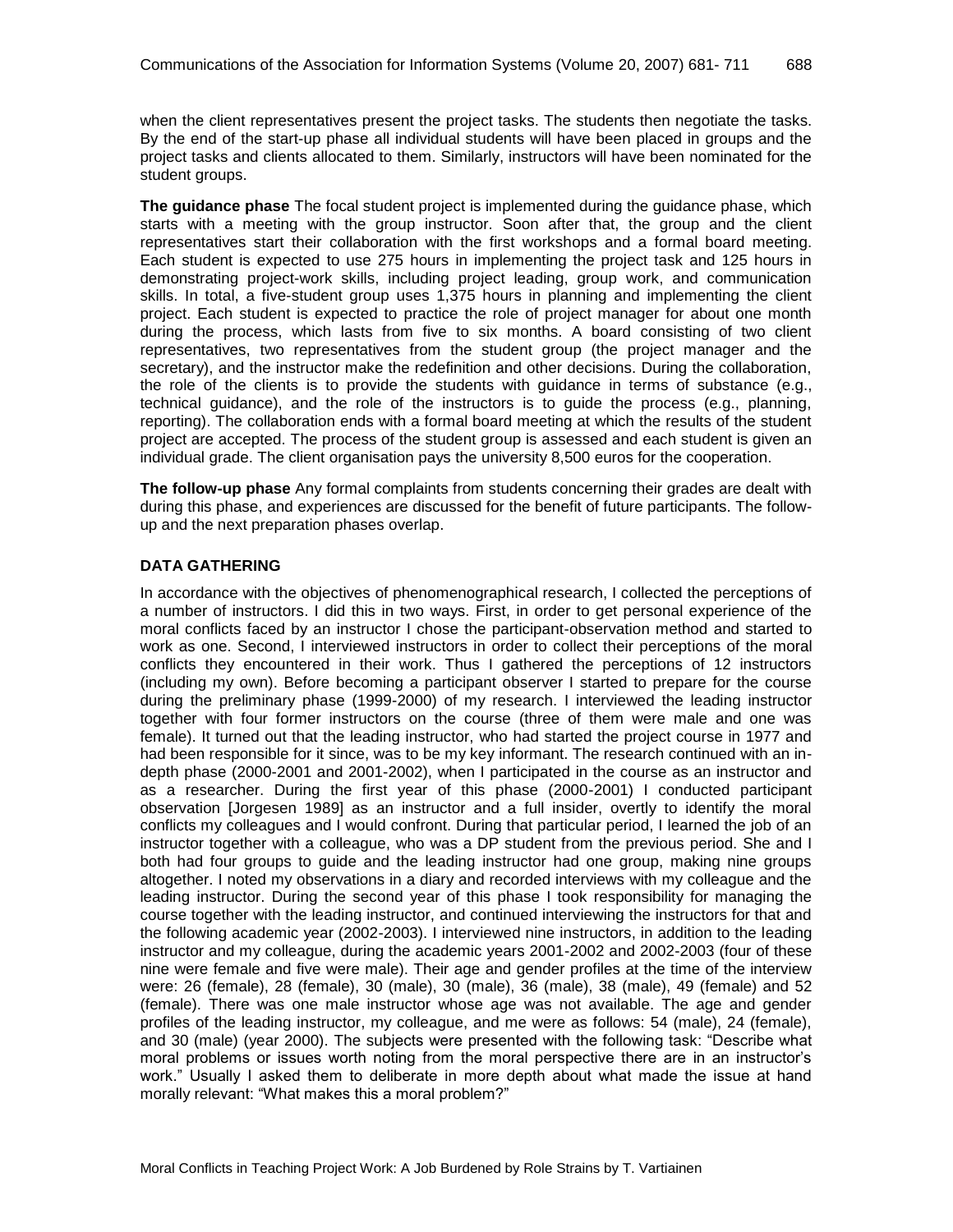#### **ANALYSIS**

I analysed the perceptions of these 12 instructors (including my own) from the phenomenographical perspective. This meant that I coded the main issues that emerged from the data in order to acquire an understanding of the questions that were raised by the subjects. I then started to group similar problems, that is to say I produced "pools" of moral conflicts. This coding phase was repetitive, and I studied the extracts numerous times. I used flap boards and the network views supplied in Atlas.ti software [Muhr 1997] to visualise the categorisation procedure, and I treated my perceptions and those of the other instructors equally in this process. It is worth noting that the phenomenographic researcher does not question the validity of the subjects' perceptions but faithfully produces categorisations incorporating them all. In sum, I found two kinds of similarities among the moral conflicts: the themes differed, as did the intentions or objects of concern. At the same time as analysing the instructors' perceptions I also analysed the perceptions of the students and the client representatives [Vartiainen 2006a; Vartiainen 2006b]. The resulting referential and structural aspects, together with the categorisations, are presented in detail in the following section.

#### **IV. RESULTS**

The core problem area in the instructor's work became visible in the form of inherent role strains and the need to react to conflicting expectations from all parties. Four inherent role strains emerged ranging from the organisational level to the personality of a particular instructor:

- Organisational objectives: upholding learning when the student group was trying to achieve results in the project task. Whose objectives are to be upheld, those that are beneficial to the client or those of the university to promote learning?
- Intervention in the group: the activeness of the instructor with the group. How specific should the guidelines the instructor gives to students be in order to maintain a professional distance from the group and avoid becoming a group member?
- Individual relations with the students: building up trust with students who receive the instructor's feedback and by whom they are formally assessed. Without trust the instructor is not able to fulfil the role.
- The personality of the instructor. Should an instructor who perceives that his or her personality is not in accordance with what is expected change it?

These role strains are embedded in the results of the phenomenographical analysis. Next, the results are presented starting with the description of the referential and the structural aspects followed by the detailed descriptions of each category.

#### **THE REFERENTIAL AND STRUCTURAL ASPECTS**

The referential or the "what" aspect (the rows in Table 1) describes the three upper-level issues the instructors directed their deliberation towards. As there are no priorities or developmental stages between these issues, this aspect is non-hierarchical in nature. The first issue, outside parties, concerns moral conflicts related to the parties surrounding the university and the project co-operation, namely local firms, university teachers and potential DP students. The other two, task and human issues, relate to the instructors' work in terms of project cooperation. Although these issues are interwoven in the instructor's work, it was found that some of the deliberations were directly related to human issues, and the physical presence of the affected individual was characteristic of these deliberations. The other deliberations related to the particular tasks of the instructor, such as assessing students and withholding confidential information, or to the role strains of an instructor engaged in guiding small groups. I called these deliberations task issues.

The structural, or "how" aspect (the columns in Table 1) denotes the development in moral intention from moral failure and the intention to do morally wrong, to maintaining relations and the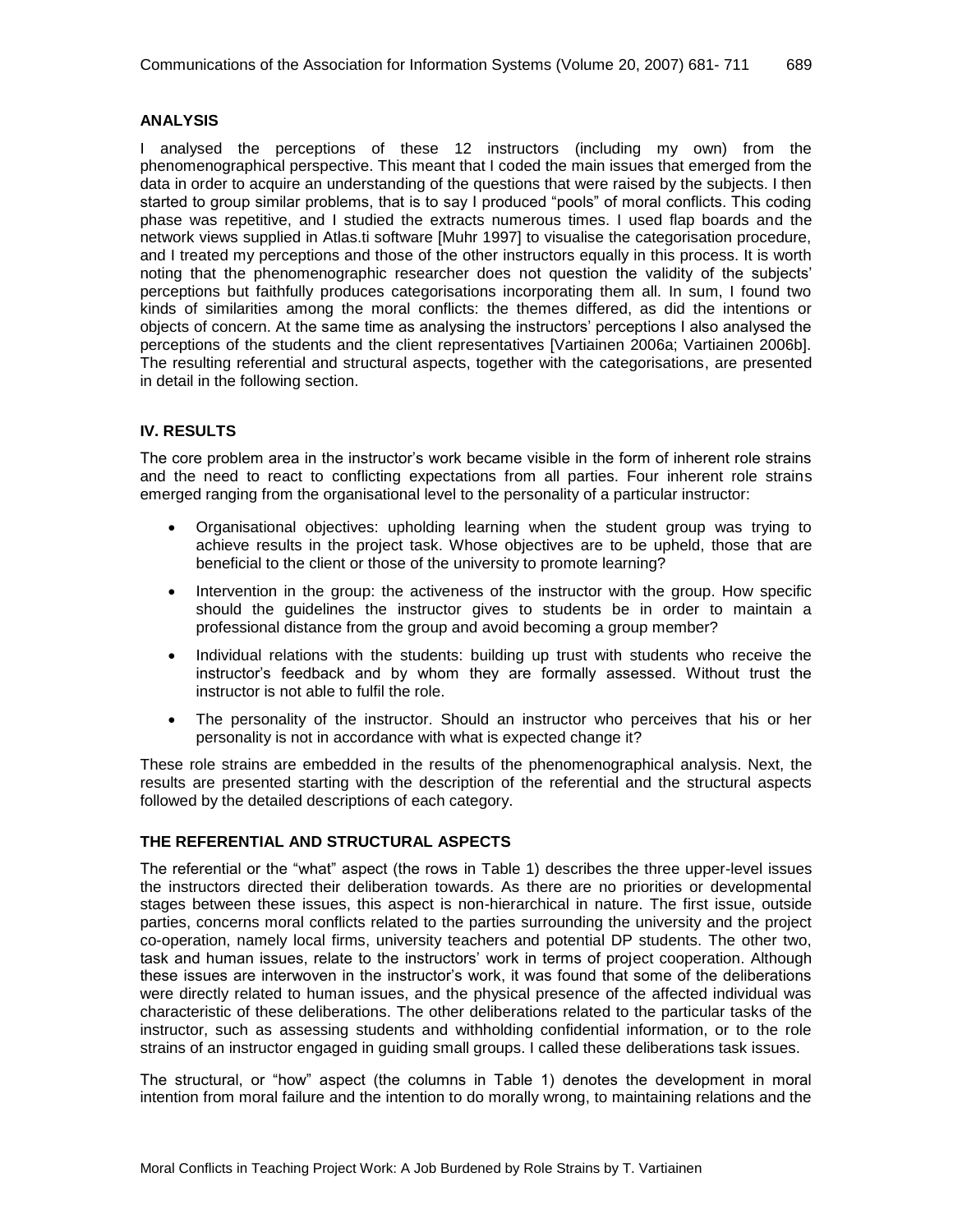intention to resolve moral conflicts as well as possible. This being the case, the aspect is hierarchical in nature. Inclination to moral failure means that the instructor perceives a morally relevant decision-making situation [moral sensitivity; Rest 1984] and knows what is the right thing to do (moral judgment) but deliberates about failing to do it for some reason (failure in moral motivation or character). Those upholding egoistical interests typically prioritise moral values in these conflicts. Instructors in relations-directed conflicts try to find out what is the morally right thing to do in a socially complex situation. Concern for upholding duties and obligations and concern for the other are present in these deliberations.

|                                                                    |                                                            | <b>Moral failure</b>                                                               | <b>Relations-directed</b>                                                                    |  |  |  |  |
|--------------------------------------------------------------------|------------------------------------------------------------|------------------------------------------------------------------------------------|----------------------------------------------------------------------------------------------|--|--|--|--|
| The structural aspect<br>"how"<br>The referential aspect<br>"what" |                                                            | Deliberation about doing what<br>one perceives to be morally<br>wrong              | Concern for what course<br>of action is morally right in<br>a socially complex<br>situation. |  |  |  |  |
| <b>Outside</b><br>parties                                          | Relations with parties outside<br>the project co-operation | 1. Possibility of benefiting by<br>using information one is not<br>entitled to use | 4. Fair treatment of actors<br>in the course environment                                     |  |  |  |  |
| <b>Task</b>                                                        | Implementing the tasks given<br>by the instructor          | 2. Possibility of negligence in<br>the work of the instructor                      | 5. Carrying out the work of<br>an instructor                                                 |  |  |  |  |
| <b>Human</b><br>issues                                             | Treatment of individuals and<br>other human issues         | 3. Possibility of breaking down<br>under pressure                                  | 6. Maintaining trustful<br>relations and own<br>personality.                                 |  |  |  |  |

Table 1. Categories of Moral Conflicts Perceived by Instructors

The resulting categories are not equally weighted in that most of the conflicts are located on the relations-directed side, which represents the core problem area in the instructor's work (including role strains and conflicts). The categories are described following, and some verbatim extracts from the interviews and from my diary are given. The instructors are referred to as follows in the extracts:

- The leading instructor
- My colleague
- My diary
- $\bullet$  Instructor 1, 2, 3, 4, 5, 6, 7, 8, 9
- Instructor A, B, C, D (interviews from the preliminary phase)

It is also worth noting that the categories are presented in the form of the results of a phenomenographical analysis, and that they do not represent any chronological order; they are presented in the order of the structural aspect.

## **MORAL CONFLICTS REPRESENTING MORAL FAILURE**

#### **Category 1: Possibility of benefiting by using information one is not entitled to use**

In this category, the role conflict is between being an instructor and being a business actor. There is a possibility of benefiting from using information the instructor is not entitled to use and which involves business contacts. It has happened that an instructor has supervised a group working with a client who is direct competitor or collaborator of the organisation he or she is involved with.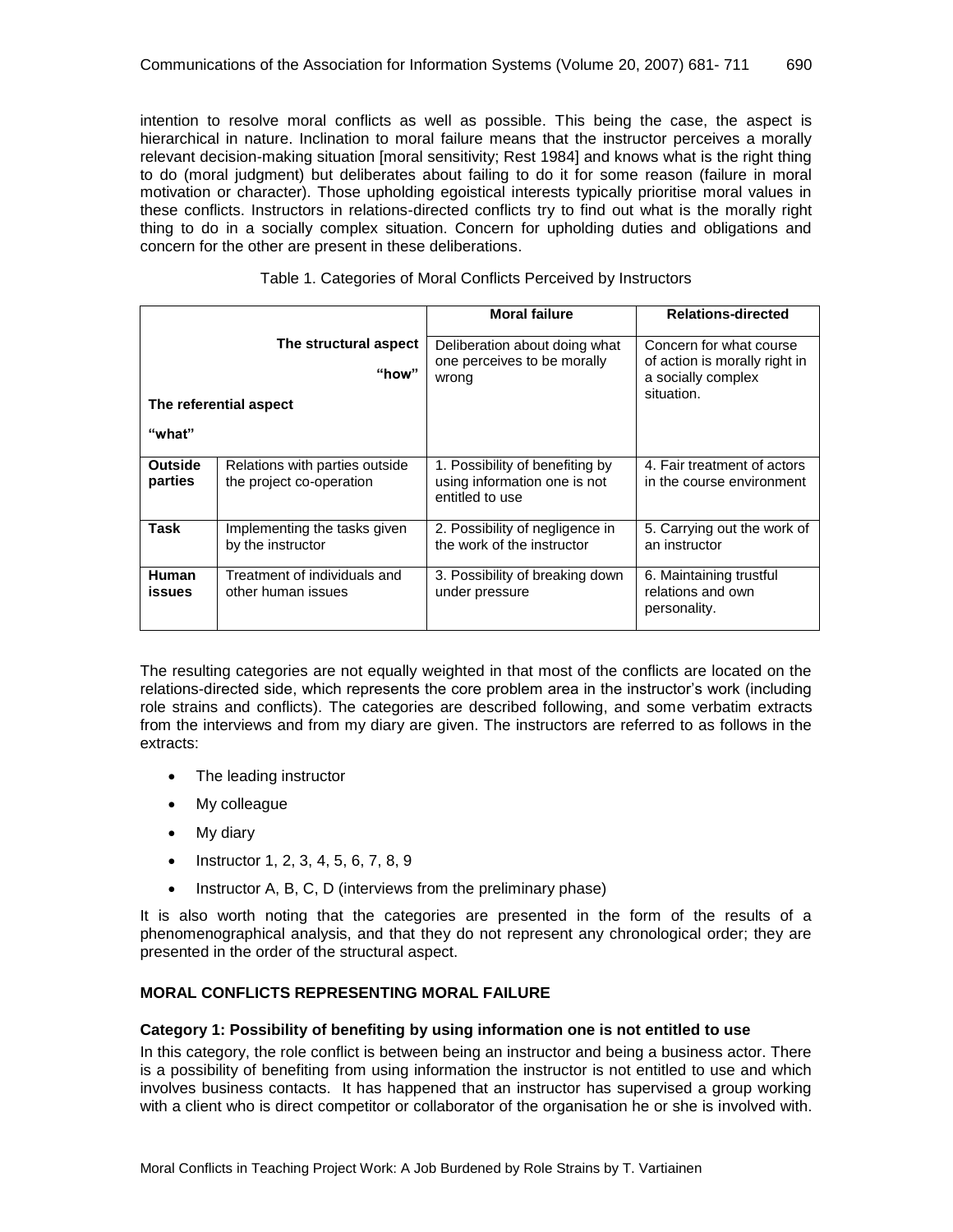This being the case, the instructor may receive information that could be useful to these business contacts, although the confidentiality agreement forbids its disclosure and use. This problem relates to outside parties, as the instructor's business contacts are interpreted to be outside parties in relation to the project course. The following example illustrates the situation in terms of knowledge transfer:

Instructor 8: "Well, I collaborate with firms and, for example, if I'm an instructor and I have signed the confidentiality agreement. How can the information not be conveyed to another firm, with which I'm collaborating in research in the same area [as the group]? I have wondered whether it is at all possible to prevent the information transfer."

#### **Category 2: Possibility of negligence in the work of the instructor**

The instructor's task in this category is reflected through egoistical deliberation. It is considered in terms of guiding small groups and collaborating with colleagues. Self-interest in relation to accomplishing these tasks, in the form of an inclination to avoid fulfilling one's obligations, emerged.

During the preliminary phase the leading instructor described experiences from previous years when there were instructors with little motivation to invest time and effort in teaching; some of them met their groups only rarely, for example. Similar doubts about the instructors' motivation emerged during the second year of my participation: the leading instructor and I were forced to address the problem of the possible dereliction of duty by some of them. Because they have free hands in their jobs—in terms of setting up their own guidance meetings with their groups and deciding what issues to cover during them, for example—they are able to choose how much they invest in the teaching. Consequently, it is possible that some may knowingly use their time for purposes other than teaching on the DP course (other teaching, leisure pursuits).

#### **Category 3: The possibility of breaking down under pressure**

This category covers the personally held moral values and ego strength that are put to the test in the work of an instructor, which may involve doing something that goes against these values. Certain situations may test his or her ego strength in terms of considering what the right thing to do is.

In the first example, instructor 6 confronted a moral problem related to upholding her moral values. She was guiding a student group engaged on a project task for a client organisation whose activities she did not approve of. As an instructor, however, she thought she had to let the group have the experience:

Researcher: "Is this a moral problem, and if so, what makes it a moral problem?"

Instructor 6: "Well, yes it is. I have a role, and I'm supposed to bring students to work in the kind of organisation I would not wish to work in."

Researcher: "What makes it a moral problem?"

Instructor 6: "In that particular role I accept things I would not personally accept. Because it's about the group's experience, I close my eyes."

The second example is about having the strength to persist in what one perceives is the right thing to do. This may emerge when instructors are expected to give honest and open feedback, or when they may not be mentally capable of fulfilling their duties because of mental uncertainty. For example, in one of my group-assessment reports I had to take a stand on the subject of grading the individual group members, and I had mentioned the irresponsible actions of one student. After the assessment meeting I confronted the particular student in the project space and had a short discussion with him. The confrontation made me think about moral conflict related to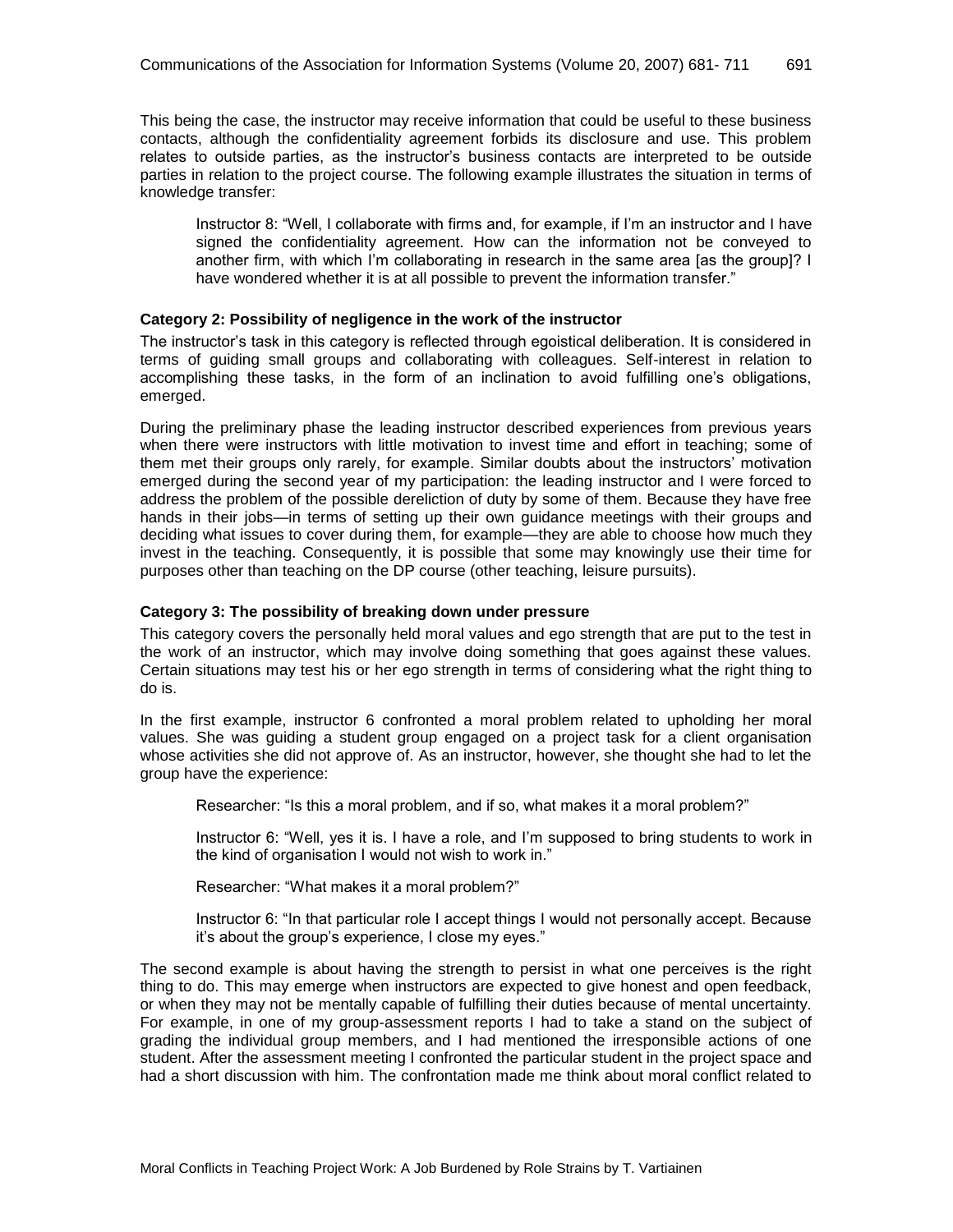ego strength: the fact that I might later have to confront the students I had subjected to punitive measurements could affect the grading process:

My diary: "How should I relate to this individual as a human being when I'm subjecting him to punitive measures because of his actions? … How can I confront these sanctioned individuals? To what extent does my fear related to this affect the grades that I give? At the back of my mind these issues affect my thinking, although I would like to make decisions objectively and calmly like a state officer going about his work. I have to stick to my position and the duties involved even though it builds a wall between my students and me."

#### **RELATIONS-DIRECTED MORAL CONFLICTS**

#### **Category 4: Fair treatment of actors in the course environment**

The concern in this category is with the fair treatment of the actors involved. Potential client organisations and other firms affected by the course, students applying for a place on it and potential instructors are the parties in question here. There is a threat to justice when a representative of one party is treated in a way that could not be universalised to all its representatives. Each party is considered in turn in the following.

To start with the selection of students is the course is obligatory and they are accepted on it if they have completed the required preliminary courses. A student without adequate background knowledge might not be able to carry out the project task, and might even prevent other group members from acquiring the relevant skills. Similarly, if a student does not have time for the course, the group work could suffer. During the selection process at the beginning of the first and second years the leading instructor and I confronted moral conflicts in making decisions on the so-called borderline cases, when a student may not have completed a required course but had other background experience, in working life for example. Because the rejections and selections were the result of intuitive deliberation and there were no clear guidelines, I interpreted this to be a moral conflict.

The question of the just treatment of university teachers arose in the context of allocating staff to the DP course and nominating teachers as DP instructors. This type of conflict emerged at the beginning of one course when we had a shortage of instructors. The department head decided to order some teachers to do the work. As a result, during the course the leading instructor and I confronted the most troublesome and painful moral conflicts related to colleague relationships: we were forced to deliberate about the work ethic of a number of colleagues, and about their suitability for this kind of work. It appears that not all university teachers are suited to small-group guidance, and personal qualities and willingness should therefore be taken into account in selecting them for, or even ordering them to do the job of a DP instructor.

Moral conflicts related to the local business community emerged in the way that the course fosters co-operation with numerous local (IT) firms, and such co-operation may cause instability in the markets in at least two ways. First, regular cooperation with particular IT firms may make the DP course easier to manage. However, it may not be considered fair by other firms because the university would thus be seen as favouring the former by offering them cheap labour. Second, student groups work on projects that could be supplied by local firms, whose territory the course may thus invade. The fact that the student projects produce valuable results is, according to the leading instructor, problematic from the moral viewpoint:

The leading instructor: "It is not in accordance with the university policy or morality if we invade someone's territory, but we should teach people … we should not compete with firms about the [project] tasks. This is quite a big question that we're forced to consider. That's why I want to promote the idea that learning is put first. I don't want any costbenefit thinking here."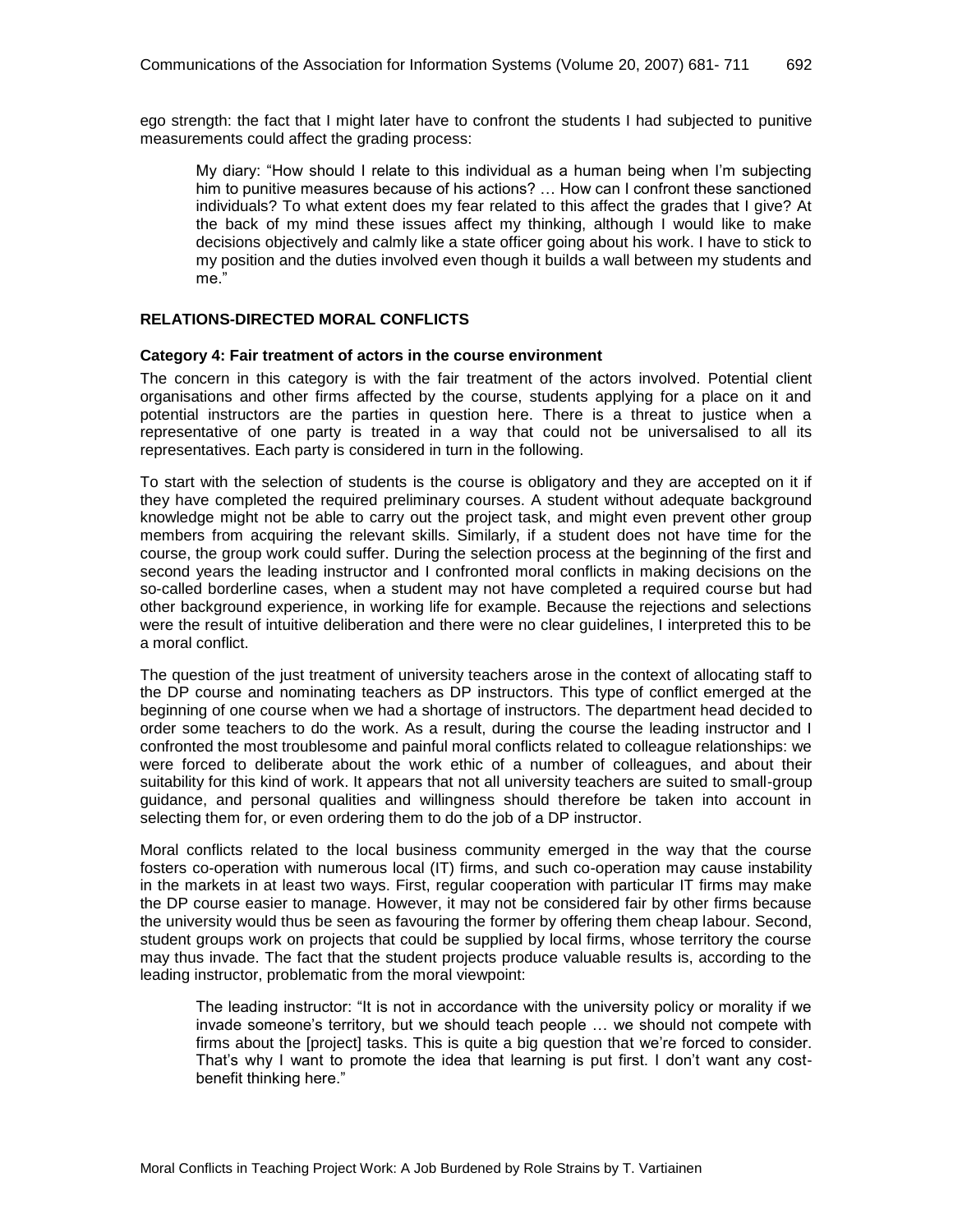Some client representatives may set conditions, which would mean giving them or their future student group special treatment. Adherence or non-adherence to these conditions comprises a potential moral conflict, as treatment of clients should be fair. For example, the leading instructor felt that fair treatment was at stake when the client representatives wanted to influence the allocation of instructors to the groups (a certain instructor should or should not guide the group).

#### **Category 5: Carrying out the work of an instructor**

This category involves the carrying out of an instructor's duties and obligations. As the conducting of these work tasks affects other parties involved in the project collaboration, the deliberations are relations-directed. The other parties include students, instructors, and client representatives. The following themes emerged from the instructor's experiences:

- Inherent role strains in an instructor's work (learning vs. results, activeness of instructor);
- Conflicts with the other roles the instructor may have;
- Confidentiality of information;
- Assessment.

#### **INHERENT ROLE STRAINS IN AN INSTRUCTOR'S WORK**

Two morally problematic types of role strain regarding the work tasks emerged (the other types are reported in the section on human issues). The first of these concerned the setting up of the academia-industry relationship, in terms of whose objectives are to be attained is those of university or those of the clients. Second, there is conflict involved in keeping a professional distance from the group one is guiding.

To start with the first of these, collaboration setting between the university and the firm is a potential source of role conflict as the university promotes learning and development and the private firm aims to benefit from the collaboration. On the one hand, the learning aspects include the university's institutional role as an educator and the instructors' duties to provide the students with long-term knowledge. On the other hand, the client collaborates in order to gain benefit and its representatives also have expectations concerning the instructor's role in getting the project completed and producing good results. These two aspects are stressed to varying degrees. This has moral significance, because stressing one aspect may affect the other aspect negatively, and for the instructors upholding learning (concentrating on the project process rather than the results) was perceived as a fundamental duty. The leading instructor considered it his duty to defend the learning aspects, because without them student projects in a university setting would become similar to regular jobs. He thought this would be a negative consequence because experiments that support students' learning should be allowed in this environment:

The leading instructor: "Perhaps we have come closer to real work. But is it right? Is it worth achieving? Will this become a job among other jobs? This is a unique environment in which the students can learn and develop experimental thinking . … Here, if it wishes, a student group may produce a product … with two kinds of equipment to observe which was better. … We should be able to do these kinds of experiments. It shouldn't be too serious. … This isn't a nice hobby any more ... this is serious business nowadays ... it's not about the project payment; it's about the working time you need to spend. It's far more expensive for the firm."

For example, a group (and its instructor) may find a conflict between efficiency and learning; in an extreme case, a talented programmer who concentrates on programming does not learn anything about managing the group, and the others do not learn anything about programming. This may lead to a very good result and a very satisfied client, but the goal of providing all students with experience of a variety of tasks is not achieved.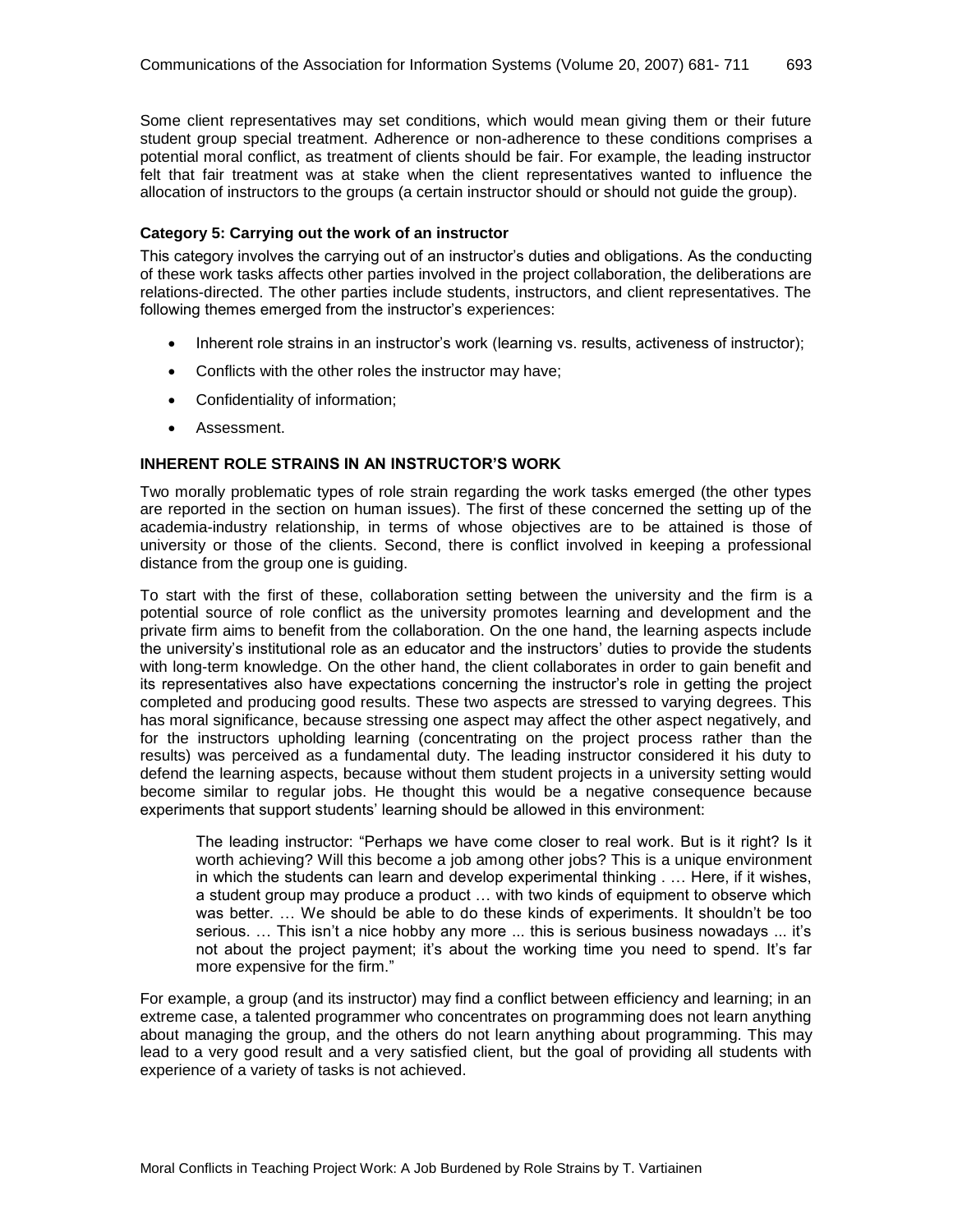Second, experienced instructors referred to role strain during the preliminary phase. They defined their work roles in terms of metaphors expressing degrees of activeness. Activeness determines how much the instructor intervenes in the actions of the group, the extent to which he or she gives clear guidelines and hints, and the extent to which he or she asks questions of students. Two of the metaphors used concerned dog teams and mothers and children, as described below. The leading instructor introduced the dog-team metaphor: the instructor rides at the back on a sleigh driving the dog team, shouting hints and advice to the dogs:

The leading instructor: "The basic idea of guiding is contained in the model of riding with a dog team … the instructor is on a sleigh at the back, shouting hints, which are more or less understood and which steer the team in the right direction."

According to this metaphor, the rider, i.e. the instructor, should avoid taking the leading position and giving the group instructions that are too specific. As the leading instructor said, the instructor may fail by taking the role of the leading dog — starting to plough the snow at the front. This may happen if the instructor is an expert in the field covered by the project task.

The second metaphor was put forward by instructor D, who described his relationship with the group as that between a mother and her child: the mother does not need to be constantly in the same room as the child, but the child should be aware of the presence of the mother. In the same way, it is good for the group to be aware that the instructor is available, but he or she does not necessarily need to be constantly by their side.

The instructors used the above-mentioned metaphors in order to find a balance between giving direct instructions and supporting the students' learning. This dilemma was a regular topic in the instructors' meetings, and novice instructors learning the job found it particularly hard not to issue direct instructions. This was the case for instructor 4, who considered this issue a moral problem because she had the habit of providing her groups with down-to-earth instructions:

Researcher: "What makes this a moral problem?"

Instructor 4: "Well, it is, because — well I feel that in guiding, if you provide the group with instructions, or guidelines, not even instructions but rough guidelines, it's considered worse than if the group is left alone in the dark."

Providing student groups with the opportunity to learn from their own experience may, according to instructor 7, mean taking time resources from the substance work and from learning other things. But if she drew the students' attention to the faulty plan, they would not learn from experience what it means if something goes wrong:

Instructor 7: "Yes. Let's use the phase model as an example about what I just said. If the instructor perceives that the phase model is wrong, so the instructor should let it be wrong and wait for the students to realise that it's wrong. This means that if we wait for the students to realise it, it may take a month or more. … And this means that it's time taken from the substance work. … Or, if we intervene right away and tell them that the phase model is wrong, they won't learn from their own experience, but they will have time to learn other things."

#### **THE INSTRUCTOR ROLE IN CONFLICT WITH OTHER ROLES**

Other roles inside and outside the university conflicted with the instructor's role. Inside the university research and teaching obligations compete for time resources, and the instructor may even be a fellow student. From outside the pressure comes from friends, for example. The emergence of these role conflicts is described in the following, and examples are given.

A DP instructor is a university teacher performing two separate roles: that of a researcher and that of a teacher. Each role or work task requires time resources, and instructors involved in research and other teaching activities in particular found themselves having to prioritise. I also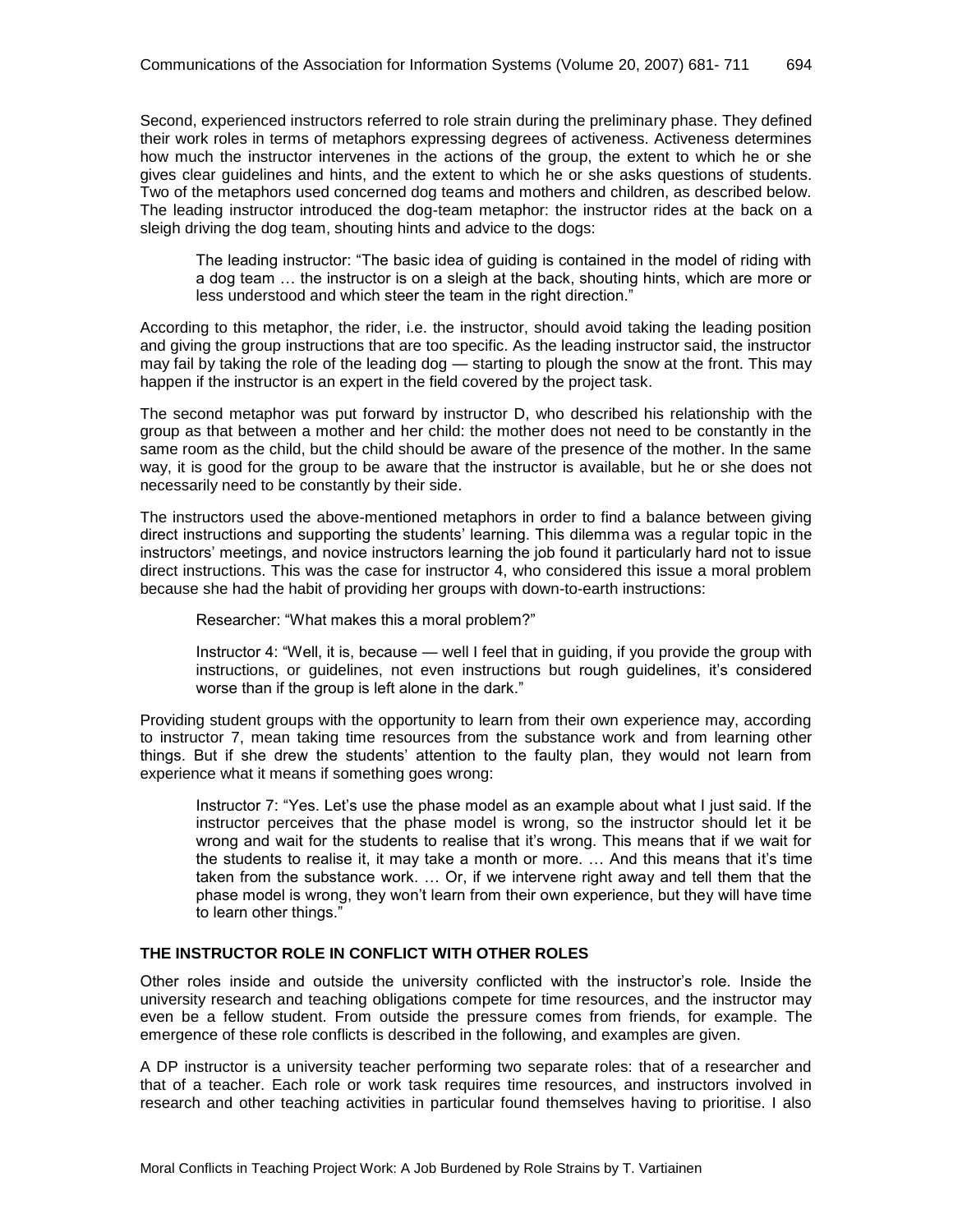had to face this problem. Instructor 1, who wanted to do his work well, described his prioritisation problem as follows:

Instructor 1: "Well, for example, yesterday we had an instructors' meeting, didn't we? I couldn't go to it because we had a lecture [for another course] at the same time. Then I had this dilemma — which should I choose? I wasn't lecturing, but it was a start-up lecture, which all the lecturers were supposed to attend. …"

Researcher: "What makes this a moral problem?"

Instructor 1: "Well, you work here, and you want to do your work well. You have different tasks. If you're asked to do two things at the same time, which of them do you choose? One will not get done. That's the problem."

My colleague was a DP student from the previous year. When she discussed issues with her students as a comrade they told her things they probably would not have told an ordinary instructor. In such a case, could she as an instructor use the information she received as a fellow student? For example, in an assessment situation she might feel duty bound to do so. She deliberated on this conflict, as the following extract illustrates:

My colleague: "… well, I've had some freeform discussions with these students, and the borderline between talking to them as a fellow student and talking as their instructor is vacillating. … as a fellow student I can't use the information against the group, for example if I have heard that he [a student in a group] has been at home for five days and has done nothing."

Instructor 1's close friend, who was working for an IT firm, asked for certain details about a student under his guidance. This created a morally significant conflict between the roles of friend and instructor. With a friend one should be able to discuss openly, but one's duties as an instructor may rule out some subjects:

Instructor 1: "A friend of mine's working for a local IT firm. He asked me about a group member [of a group I was guiding]. He was looking for someone writing a thesis or something like that. He asked what kind of a person this student was. Then I started to think about what I could tell him. As I see it, there's a clause in the contract that prohibits providing information. …"

Researcher: "Was this a moral problem?"

Instructor 1: "Yes. Well, I was a good friend, and with good friends you have no secrets and you can discuss anything.

#### **CONFIDENTIALITY OF INFORMATION**

Instructors find out information about their students when they observe and assess their actions. In some cases, often during private discussions, they are entrusted with very sensitive information about personal problems. In the spirit of collegial support the instructors discuss problems with student groups and talk about individuals. During the first and second years I perceived that defining the borderline between what could and should not be disclosed to other instructors about students created a moral conflict because the instructors needed collegial support in their work, but were uncertain about what could be disclosed to their colleagues.

#### **ASSESSMENT**

The central university administration requires that students on the DP course are graded on a scale from 1 to 3 (3 being the best grade). The focus of the assessment is the development of group processes as in the group work, leading, and communications. At the end of the course each party — the student group, the client representatives and the instructors — write a reflective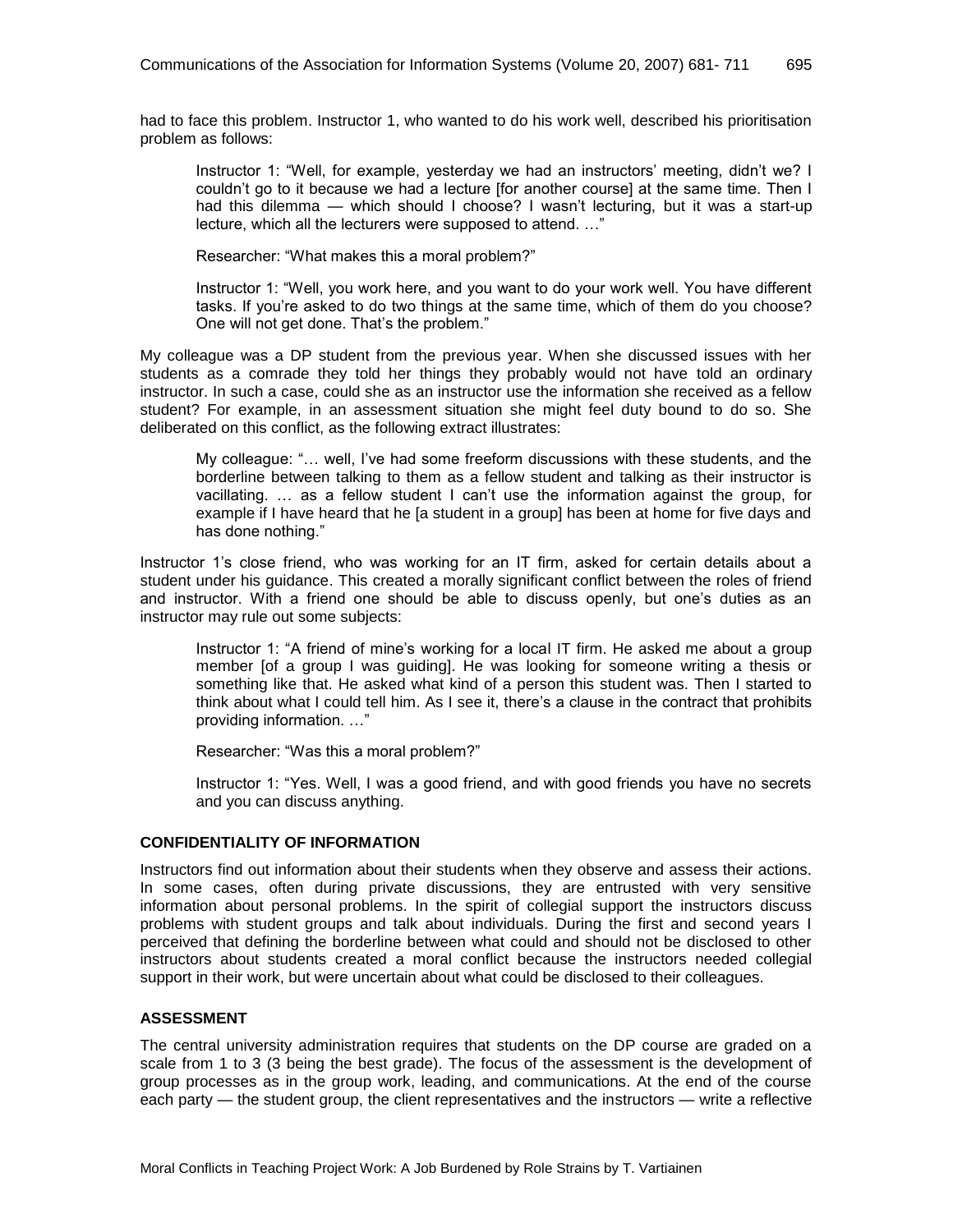report about the functioning and development of the student group. The group, its instructor, and the leading instructor read the reports before meeting for a final assessment discussion. Once all the groups have had this discussion the instructors meet to determine the grades for each group. It is here that difficulties arise when the instructors transfer qualitative assessments to a quantitative scale. Grading the groups and giving individual grades requires knowledge about the group and its members, but the instructor's role as an outsider creates uncertainty in the grading process. For example, one instructor specified the reasons why assessment is considered hard:

Instructor A: "The instructors have different backgrounds, different experiences, different visions — it's not an easy task to guarantee that all assessments relating to 12 groups are just. Producing examination results is easier because everything in the examination paper — you assess with regard to it. The project consists of discussions … you're compelled to provide a grade … I think this is the hardest issue … Giving a grade is a kind of moral problem. To some extent it is, at least. What is just and what is not."

During the first year of the in-depth phase, my colleague and I were concerned about the assessment procedure: how could we assess students when as instructors we were outsiders in our relationship with our groups? My colleague had been a student on the DP course the previous year, and although she was familiar with the assessment procedure she felt that the distance between her and the reality within the project created a problem:

My colleague: "How should I relate when I feel I'm one kilometre away from reality? In practice, how can I really say what I think and what these issues really are about? Because I couldn't do it last year, and at that time I was a member of a project team."

#### **Category 6: Maintaining trustful relations and own personality**

This category concerns human relations, and in particular the role strains faced by instructors in building up trust with students and maintaining their own personality, and in their relations with other instructors. The following themes emerged from the instructor's experiences:

- Role strains in building up trust with students
- Role strains connected with the instructor's personality
- Trustful relations among instructors

#### **ROLE STRAINS IN BUILDING UP TRUST WITH STUDENTS**

The third type of role strain (the previous two are discussed previously) in an instructor's work relates to human relations: Instructor has the duty to educate students, provide them with feedback, and assess them. At the same time he or she has to foster trustful relations and encourage them — together with him or her — openly to reflect on the project process and the problems they are going through. Trustful relations between instructor and group were found to be essential for successful guidance work. Any ill treatment or disrespectful act on the instructor's part would diminish trust (and vice versa). What students may fear is that if they disclose a defect or a problem to their instructor they make themselves vulnerable to negative feedback and a lower grade. However, the task of the instructor is to encourage students to understand and take on board the opposing viewpoint. They should adopt the practice of using their instructor as means and a resource for developing their working processes, and this requires them to disclose defects and problems openly. The instructors, in turn, find giving feedback to students and intervening in their actions very sensitive tasks. The following gives some examples of the instructors' perceptions.

Instructor 3 described her observations during a group-formation session. She wondered whether she should encourage some students to make acquaintance with a student who was left alone: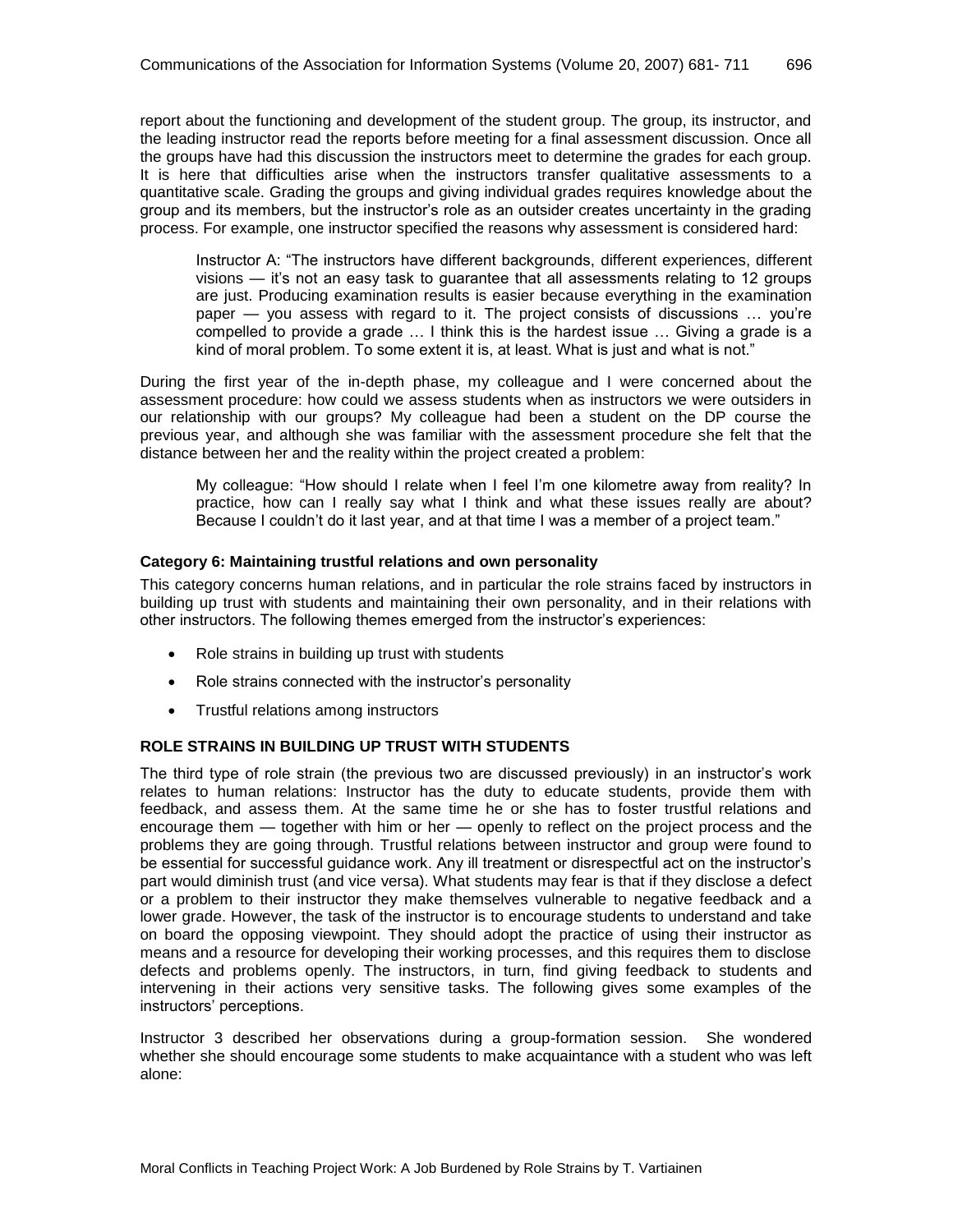Instructor 3: "Should I have said to the other students, 'Go and talk to her'? Or should I have gone to talk to her? I thought it was wrong to leave her alone. … But I didn't intervene at all."

Researcher: "Is this a moral problem for an instructor?"

Instructor 3: "Well, yes, in the way that you observed something that was wrong. But this person would have been amazed, or even hurt, if I had asked someone to talk to her."

According to instructor 9, the student's personality is the object of the teaching. Therefore, there is a conflict between the instructor's societal duty to produce competent project workers and to respect the student's personality during the process:

Instructor 9: "We have a responsibility to produce competent people. It is, well, a moral problem related to this educational duty, in a way. Well, we have a sort of societal duty to uphold here. And then, there's a moral problem, well, how you treat these individuals, these students. This is why it's a sensitive thing this project work. These individuals' personality is the object of treatment. …. In every move you make you have to choose your words and acts carefully."

Intervening in the students' actions was considered extremely hard in cases in which the situation in the group was in some way negative or deficient, but the intervention might worsen the situation. As an example, during the preliminary study, instructor B talked about a previous group that included a student who was deviant in a certain way. The instructor was worried about how this student would manage on the course. However, as the instructor saw the situation, the student received support from within and outside of the group. It was impossible for him to bring up the issue with the student because it could have had negative consequences — in fact he thought it would have made the problem worse. It seemed impossible to do anything: "You just can't ... all in all, you don't know what to do" (extract from an interview with the instructor). The instructor was convinced that a member of the group would raise the issue if the student could not do his share. Finally, "…in spite of these differences they were able to act quite consistently towards the client," and the whole group completed the course.

A private discussion with a student made me think about the question of trustful relations with one's group. The student told me about a conflict inside the group: there was a student who did not complete the work tasks assigned to him. This information amazed me because I had not anticipated this kind of problem — everything seemed to function very well. I also started to think about my working habits: striking a balance between practical guidance work in building trustful relations with students and getting the real information seemed to be troublesome for me. During the guidance meetings I sometimes asked individual students in turn to describe what they had done previously. However, I sensed that, as the students were adults, that kind of questioning would make them think that I did not trust them. I therefore generally refrained from this practice; in this particular group it was not successful.

#### **ROLE STRAINS CONNECTED WITH THE INSTRUCTOR'S PERSONALITY**

Instructors may be faced with situations in which they question their own personality, limits and defects, and their own moral values. Instructor 4 recognised that her behaviour and attitude did not always match what she considered appropriate for an instructor, and once in a while she found herself in major conflict with students. She therefore deliberated about changing her personality:

Instructor 4: "It will be quite an internal struggle in terms of who I really am in my own personality. And given the feedback I've received, I might have to play more of a role than previously — even a false role.  $\dots$  to protect my personality — my sensitivity, the internal part of me. … I'm struggling with myself if I want to be like all the others."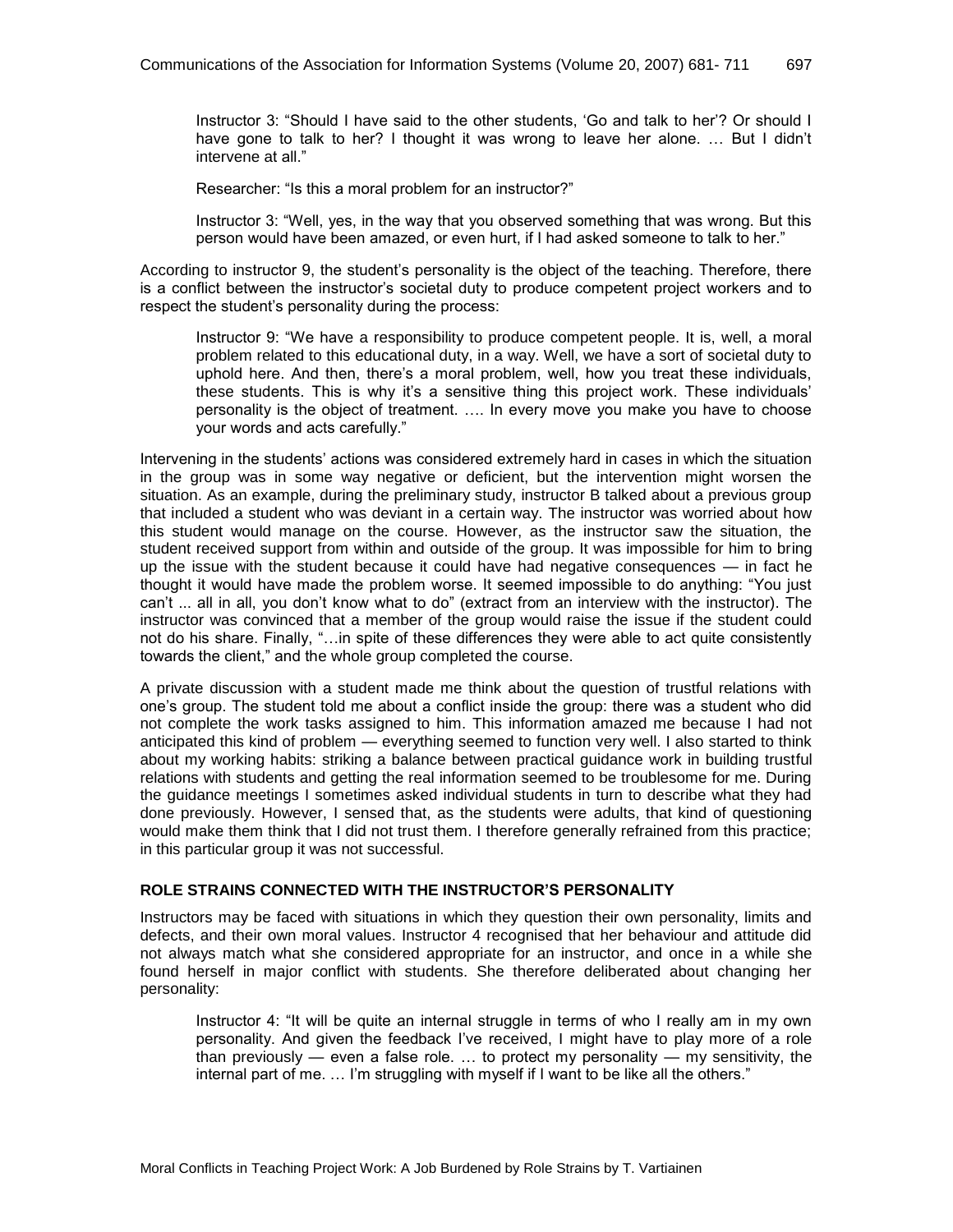A couple of the informants who did not fit into the role had painful experiences of being a DP instructor, and as a consequence they moved to other teaching jobs or to another work place. However, not all of those who left the DP instructor's job were unfit to do it: the good employment situation both in the IT field and at the department affected the turnover of staff on the project course.

#### **TRUSTFUL RELATIONS AMONG INSTRUCTORS**

Instructors form a collaborative group and hold frequent meetings to discuss their teaching objectives and problems with the groups. The leading instructor steered the discussions during the first and second years, and because of his long experience he dominated the meetings. Some of the meetings were turbulent, especially during the second year, and instructor 9 considered it a moral problem that not all instructors in the team received equal support:

Instructor 9: "Not everyone's problems are dealt with equally there in the instructor team. Some people don't get the space and support that others do."

Researcher: "Is this a moral problem?"

Instructor 9: "Well, yes it is in that the instructors come there wanting to be heard and then they're ignored. So, in that way yes."

The same instructor considered trust among the instructor team to be morally significant:

Instructor 9: "In my view, well, a basic moral question in the instructor team concerns the preservation of trustfulness. It is absolutely vital for us to keep this up. It's an unconditional prerequisite, a sort of baseline condition, that we can deal openly with matters and even have these outbursts."

During the second year the leading instructor and I confronted the following moral conflict. We observed that not all the instructors were coming to the instructors' meetings, and as a consequence some groups did not receive important information, and we suspected that some instructors were giving insufficient guidance. This led us to deliberate about bringing up the problem with the instructors and showing respect toward our colleagues. On the one hand, bringing the problem out into the open might have resolved the situation — but on the other hand it might have offended the people concerned deeply if we had misunderstood the whole thing. During the same year there was some bullying in the group. Guiding small groups was stressful and there was a need for emotional relief — which occasionally made our meetings very emotional. During these discussions some instructors exhibited signs of harassment toward their colleagues: gender-based jokes were made, for example, and remarks based on another instructor's personality were bandied about. In later years relations within the instructor group became dilemmatic as there were unsolvable conflicts, power struggles, and intense infighting. Some of the instructors decided to leave their jobs (they moved to other organisations or changed jobs inside the department), and some of them had to take sick leave (in my view at least partly because of the intense infighting). Conflict resolution in these cases was transferred to the department head.

#### **V. DISCUSSION**

This study revealed moral conflicts perceived by instructors on a project course in information systems education. The results support the view that teaching is an inherently moral activity [e.g., Fenstermacher 1991; Joseph and Efron 1993]. It was not only the instructor's work as such and his or her relations with students and fellow instructors that were found to be morally problematic but also the collaboration with firms. Participant observation and interviews were used in order to analyse the perceptions of the instructors teaching the chosen project course.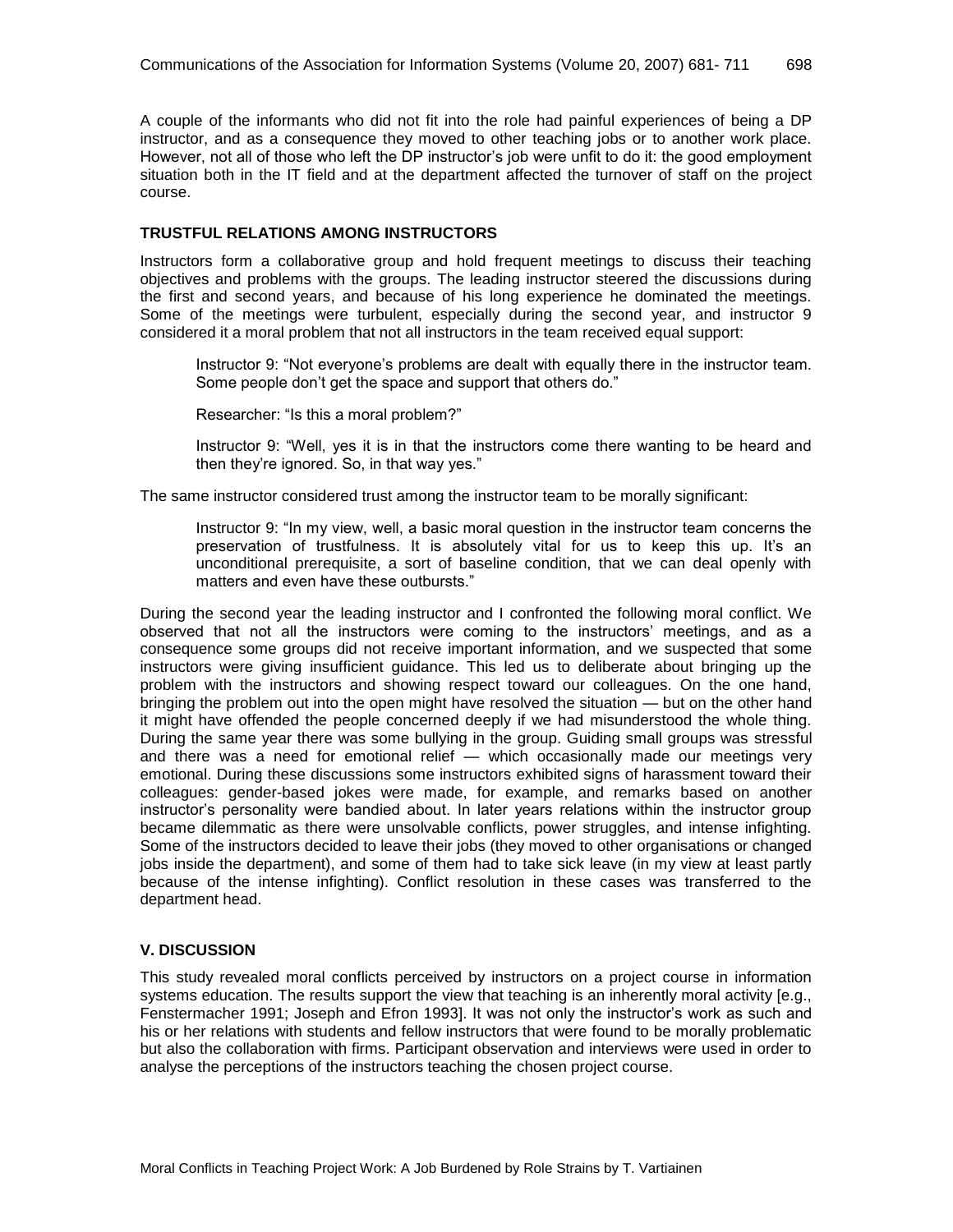The results of this study are reviewed in the following. First, the classification of moral conflicts (the referential and structural aspects) is described in the light of the existing literature. The focus then shifts to the environment of the project course under study, the professional morality of the DP instructor, and the role strains that emerged. The implications in terms of tackling the role strains and with regard to future research are then presented. Finally, the study is evaluated.

#### **THE CLASSIFICATION OF MORAL CONFLICTS**

As a result of the phenomenographical analysis six categories of moral conflicts were derived along two dimensions, the referential (what) and the structural (how) (Table 1). On the referential dimension such conflicts related to

- outside parties (benefiting from the instructor's own business contacts, fair treatment of actors in the course environment);
- the task (negligence on the part of the instructor, the inherent role stains in objectives of parties and activeness of instructor, prioritising the university teacher's work tasks, confidentiality of student information, assessment); and
- human issues (pressures involved in the instructor's work, role strains in building trust and maintaining one's own personality, and relations between instructors).

This division resembles the two concerns expressed in the managerial grid: concern for production (management) and concern for people (leadership) [Blake and Mouton 1978]. Division to task, human, and outside parties can be interpreted from studies of Boyd [2001], Barki and Hartwick [2001], Semprevivo [1980, 114], Brittain and Leifer [1986], and Culnan [1987]. For example, Barki and Hartwick [2001], who investigated interpersonal conflict in informationsystems development, incorporated human aspects (e.g., individual needs, interests, team leadership), and task (e.g., project resources) and organisational characteristics (e.g., culture) into their literature-based framework.

The structural aspect of moral conflicts concerns the mode of intention and the development of moral sensitivity. It refers to

- moral-failure related moral conflicts (egoistical deliberation, breaking down under pressure); and
- relations-directed moral conflicts (fulfilling one's duties and obligations, showing concern for others).

The structural aspect relates to the mode of intention in moral behaviour. Whereas the referential aspect is connected to moral sensitivity, to the identification of moral conflicts [Rest 1984], the structural aspect concerns the intention to pursue moral failure or success, i.e., to do what one perceives to be morally wrong or right. Moral-failure conflicts involve either the possibility or the reality of moral failure, and are characterised by temptations to benefit from information one is not entitled to use or to neglect one's work duties. Pressure to conform to immoral values and weakness of ego strength also emerged. As a consequence, when an instructor — the leading instructor in many cases — observed moral failure in another instructor, he or she confronted a relations-directed moral conflict concerning how to react to such behaviour. Similar problems have been found to occur among Finnish teachers [Tirri 1999]: when one observed a colleague acting in an unprofessional way she had to decide whether or not to intervene. These findings show similarities with Packer's [1985] definition of exogenous conflict, in which a moral agent has to react to unanticipated injustices and wrongs, with Gillian and Krebs' [2000] findings on combating immorality as a subcategory in subjects' perceptions of moral dilemmas, and with Myyry and Helkama's [2007] finding on low sociocognitive conflict or temptations when a person's desires go against internally accepted moral standards. It could be concluded that there is in relations-directed conflicts a genuine willingness to achieve moral success, to uphold what one perceives as morally right, and to search for a morally right course of action in one's relations with the others.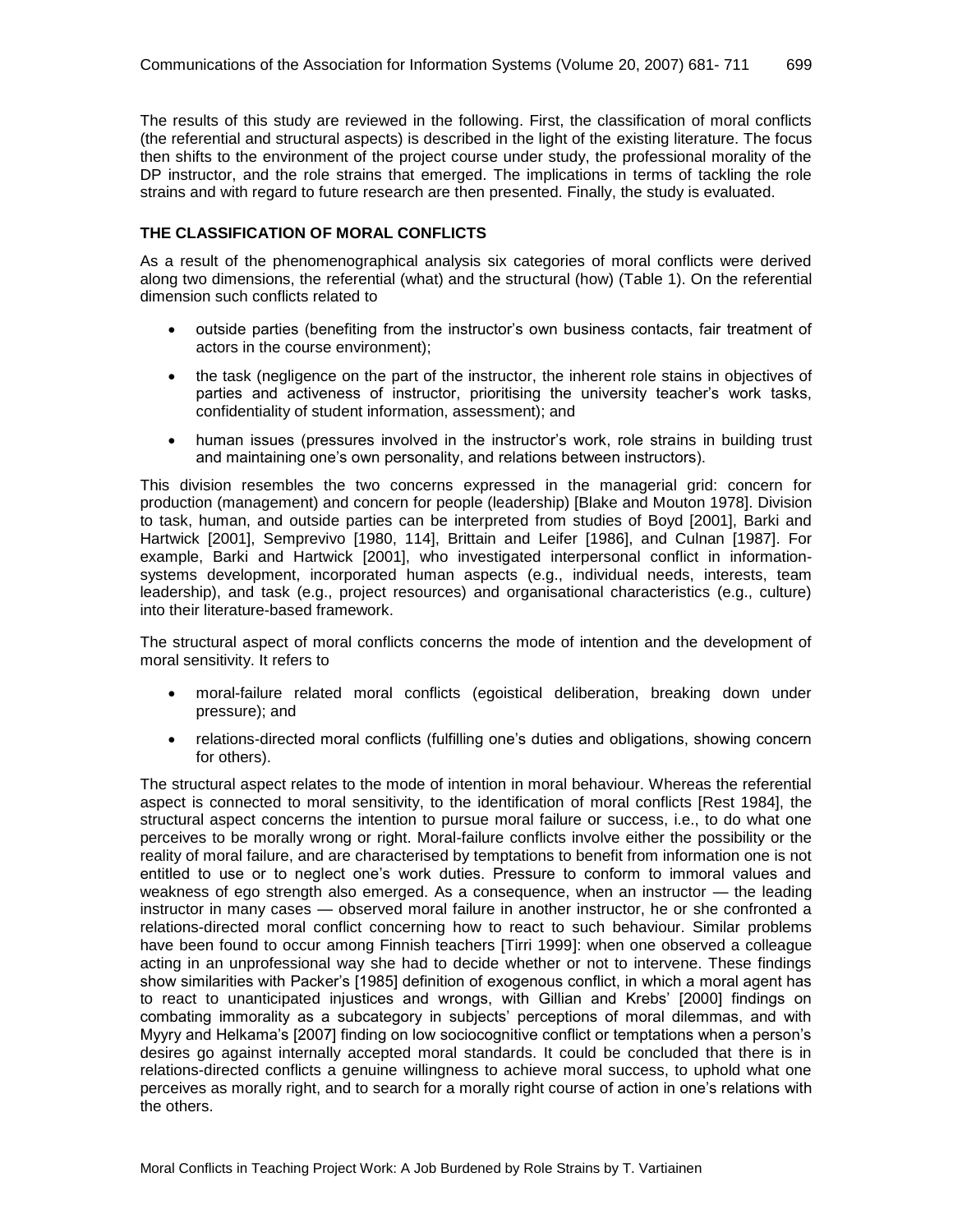#### **THE PROJECT COURSE IN ITS SURROUNDINGS**

In terms of university-industry relations, the basis of the existence of both parties differs, which causes inter-organisational conflicts that become visible in negotiations concerning collaboration with possible clients, for example. Conflict arises from the differing objectives, duties and obligations the parties perceive in their work, and from their roles. Profit making, the fiduciary responsibility of a corporate manager, and the "seek and teach the truth" responsibility of university representatives [Kenney 1987, 129; Brown 1985, 12] clashed in the case of the DP course. Although it is acknowledged that private firms have social responsibilities, profitability, a responsibility of business [Carroll 1999], drives all their actions. Moreover, although the DP course is vocation-oriented, the objectives of the clients and the university nevertheless conflict: the clients are concerned about the results and other benefits (such as the employment of students) and the university is concerned about learning and providing students with long-term knowledge. In addition, traditional university principles and standards, such as questions related to the ownership of research results and secrecy issues, are not and indeed cannot be upheld in the case of a project course run in collaboration with private firms. The literature shows that these kinds of conflicts in university-industry relations are not rare: research priorities and values, the nature of conducting research, and communication and secrecy standards differ between university and industry in R&D collaboration [Stankiewicz 1986, 27]. The turnover of clients was considered ideal in the case of the DP course in that it would prevent the institutionalisation of relations [cf. Kenney 1987, 134]. Although lasting relations with a project course is an advantage for a client organisation, on the larger scale, institutionalisation would cause instability in the markets and narrow the business lines included in the collaboration. Offering "cheap labour" to certain firms would not be in accordance with the notions of the fair treatment of local firms and how universities should collaborate with actors in society.

#### **THE PROFESSIONAL MORALITY OF THE DP INSTRUCTOR**

The professional morality of the DP instructor is encapsulated in Oser's [1991] generic definition: what is needed in addition to upholding the teacher's core values, justice, caring and truthfulness, and professional know-how, is trustful relations among all parties (clients, students, instructors). Trampling on any of these core values decimates trust, which is a necessity for functional smallgroup guidance, instructors' mutual collaboration, and collaboration with firms. The complexity of maintaining relations in an environment like the DP course became visible in the form of role strain. Such strains occur on four overlapping levels: organisational objectives, the group's relations with its instructor, the student's relations with his or her instructor, and the instructor's personality. On each level the professional instructor has to find a proper balance among the diverging expectations. Figure 4 summarises the four inherent role strains together with conflicts between the instructor's role and his or her other roles inside (researcher, university teacher, fellow-student) and outside (friend, business actor) the university. Role strains and role conflicts are reviewed in the following paragraphs.

Conflicts between organisational objectives filter down to the instructor's daily work. Although the instructor is responsible for the process and the client for the substance work, the instructor may emphasise these two aspects to varying degrees. It was suggested that the functioning of a group should not be considered a measurement of the instructor's professional skills (as an IT professional or as a professional teacher), but in practice there is a tendency to take such an attitude. The "work project" attitude, focusing on fulfilling the client's needs and completing the project task, was common among the students, and it was the responsibility of the instructor to instil the "study project" attitude in them, to encourage them to reflect on the work they had done and to learn from it. Similar problems concerning pupils' negative attitudes towards learning have been identified as a moral dilemma in Finnish teachers' work [Tirri 1999].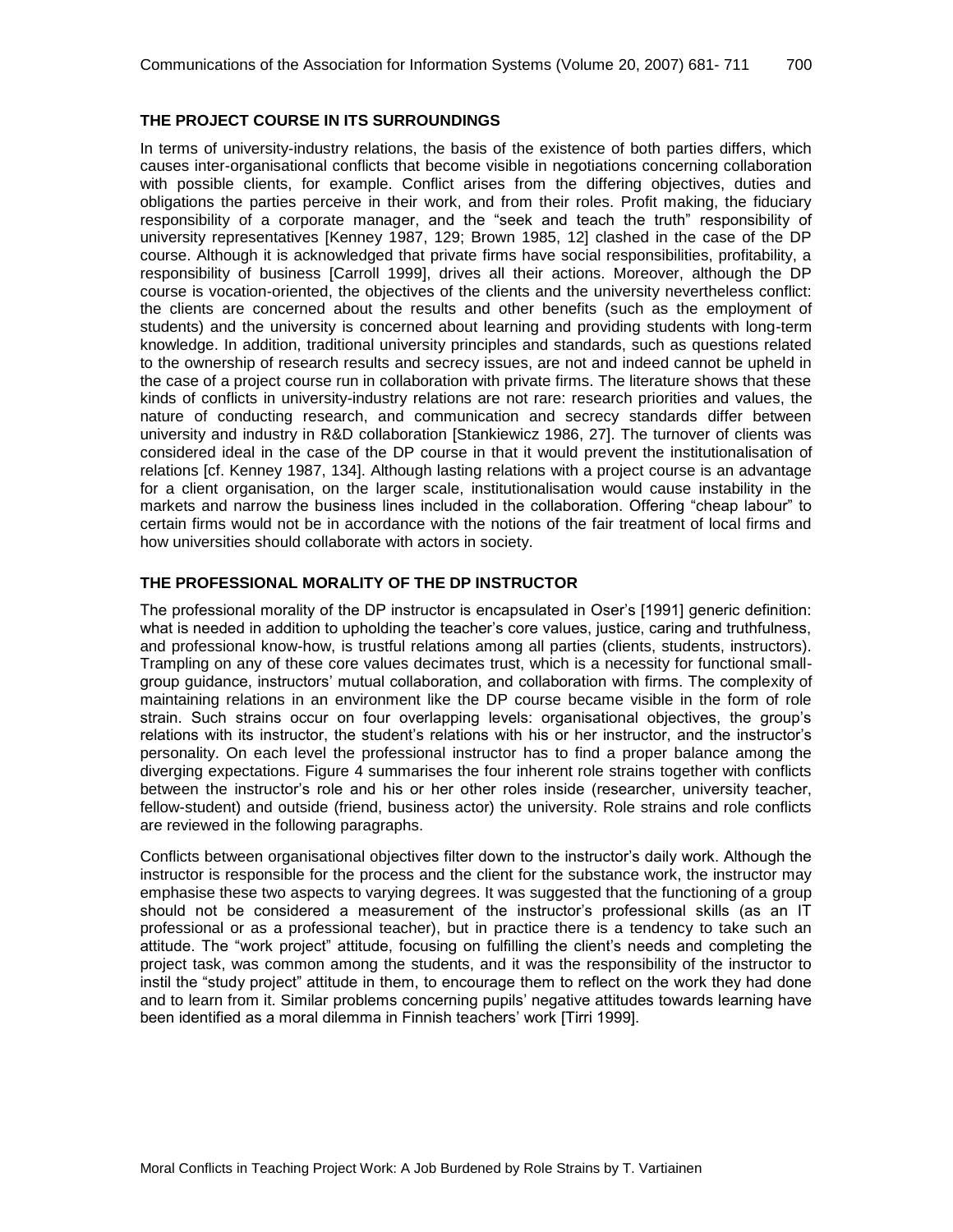

Figure 4. The Instructor's Inherent Role Strains and Role Conflicts in Guiding Small Groups

Activeness and passiveness in supporting the learning process mean that the instructor should keep a proper distance from the groups in order to make it possible for them to learn independently from their experiences. Instructors are therefore expected to provide students with rough guidelines, to encourage them to reflect and to find the answers they need by themselves. The more direct the guidelines the instructor gives, the more involved he or she is in the functioning of the group to the extent in an extreme case even of becoming a group member. Instructors who have business contacts with the client organisation might be more inclined to exhibit this kind of behaviour.

Supporting reflective deliberation by building trust means that instructors should develop relations with their groups that make it possible for the students openly to discuss the real state of their project process; in that way the instructors are better able to support the group and to make a fair assessment at the end of the course. Providing students with genuine feedback while fostering trust at the same time requires insightful footwork.

The personality of the instructor comes into play if he or she becomes aware of having a personality that is not in accordance with what is expected of a professional instructor. In such a situation he or she may start to wonder about changing personality, or about changing jobs.

A reason for balance-seeking in these role strains is to be found in the learning objective of the DP course: it is to acquire project-work skills, and 85 to 90 percent of the assessment concentrates on the process (e.g., group work, planning, leading, communication) whereas the results of the project are worth 10 to 15 percent. Justifying the grades requires genuine information about the work processes in the groups, and this was dependent on the relationships between the instructors and their groups. In addition, in finding a balance in grading their own student groups, the instructors needed to draw comparisons with information provided by other instructors on the progress of their respective groups. If the group of instructors was dysfunctional, as it appeared occasionally to be, the assessment work became turbulent.<sup>3</sup> Indeed, the role strains and assessment obligations explain the demanding nature of the instructor's work. The experienced instructors found the conflicting expectations easier to cope with and less stressful than the novices. Another factor causing stress was the apparent "learning-by-doing" approach to the instructor's work, and the education of novice instructors started, in effect, when they met their students at the first guidance meetings. In most cases they had no teacher-training

l

 $3$  Moral conflicts within the group of instructors were found to have similarities with the conflicts in the student groups (cf. Vartiainen 2006a).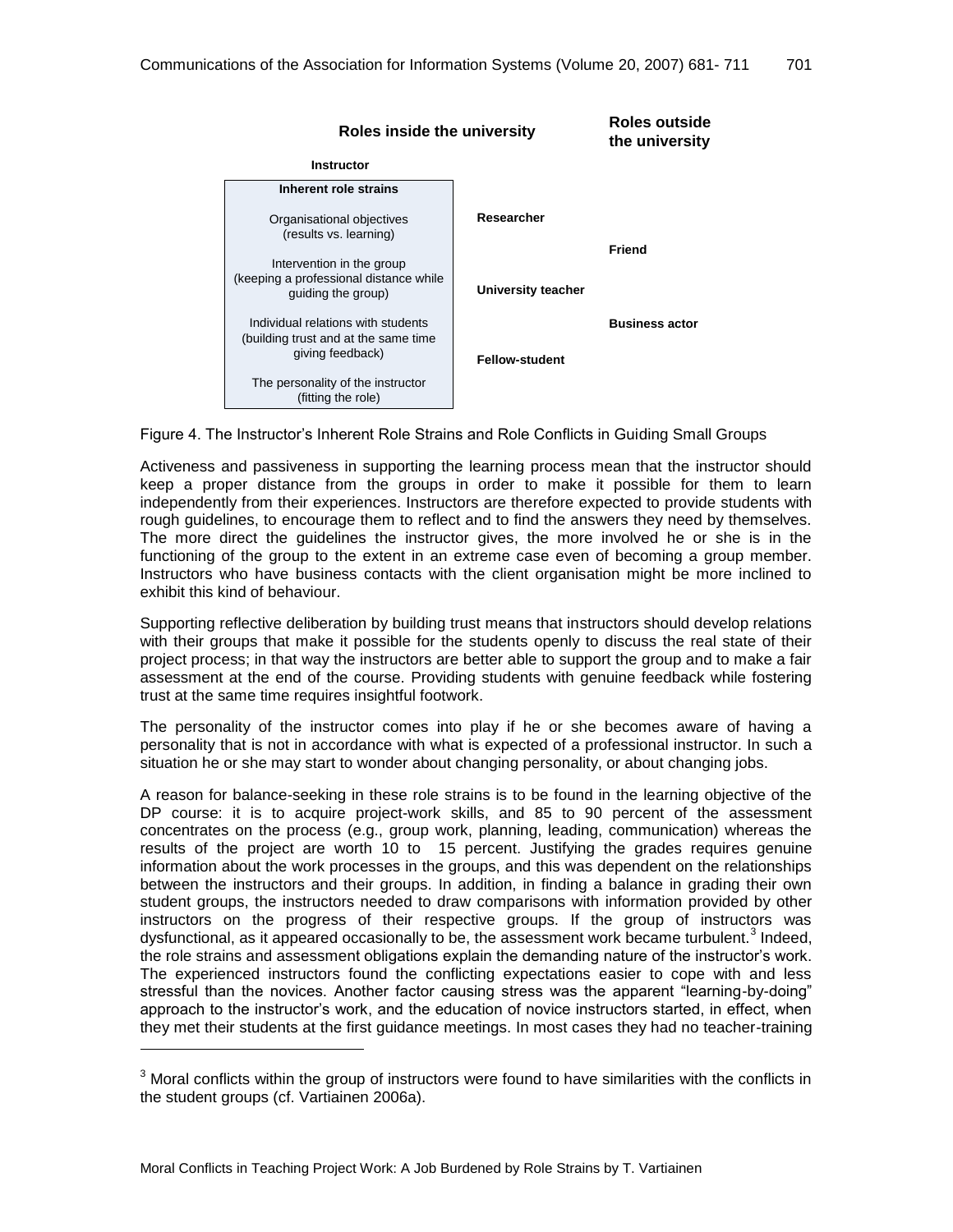background. Furthermore, a novice instructor without practical experience of the IT field finds it hard to meet the expectations of students regarding knowledge of working life. For some of them this made the final assessment a nightmare.

In addition to the inherent role strains were the conflicts between the different roles the instructors had: researcher, university teacher, fellow student, business actor, and friend. When the requirements of two roles conflicted they had to make a choice (e.g., if a friend asks for information that the instructor should not divulge).

Given the definition of a moral dilemma as an insolvable situation [Hill 1996; Nagel 1987], such situations were confronted in human relations, and they closely resembled the role strain of building trust with students. Intervention in students' actions that could have worsened the situation dramatically (the deviant student) and intervening in one's colleagues' actions (suspecting them of negligence in their work) were the most challenging moral conflicts, and in my opinion, the closest to what we understand as moral dilemmas.

#### **IMPLICATIONS FOR TEACHING PROJECT WORK**

#### **Recommendation 1: Promote a sense of obligation in industry-academia student projects.**

The promotion of values is used as a managerial means of developing organisational cultures and operations [see Martinsuo 1999]. As far as industry-academia student projects are concerned, the promotion of values or a sense of obligation might help instructors in reducing role strains in their work and give all parties concerned clear collaboration standards. According to Secord and Backman [1964, 494], if obligations are given equal priority they cause strain, and therefore role strain might be reduced if a hierarchy of obligations were produced. The following hierarchy was devised for use in project courses resembling the DP course (Table 2). The obligations came partly from my observations of actual conflict resolutions in the course context, and partly from logical inference based on the results of this study. It is worth noting that these obligations emerged from this particular course setting in which the emphasis is on acquiring project-work skills. It is assumed that promoting identification with these obligations might help instructors — in terms of both managing the course and guiding small groups — to control this kind of complex social system. Ideally, the obligations could form a social contract between all parties — clients, students and instructors. Each principle and value is considered next.

| <b>Obligations (of all parties)</b>                              | Instructors' related role strains                                                                                                |
|------------------------------------------------------------------|----------------------------------------------------------------------------------------------------------------------------------|
| 1. Respect for the individual (Kant's categorical<br>imperative) | Maintaining trustful relations in order to obtain information<br>on the group processes and at the same time to give<br>feedback |
| 2. The promotion of learning and development                     | Support independent learning by refraining from providing                                                                        |
| (fundamental values of educational institutes)                   | students with excessive guidance.                                                                                                |
| 3. The promotion of partnership (university-                     | Support learning while supporting students in                                                                                    |
| industry collaboration, client satisfaction)                     | implementing the project task                                                                                                    |

Table 2. Obligations of All Parties in Parallel with the Role Strains on the Instructors

Respect for the individual is based on Immanuel Kant's second version of the categorical imperative [Kant 1993, 95], which states that a moral agent should treat himself and all others never merely as a means but always at the same time as an end in himself. Respect for the individual stands as a fundamental basis for any kind of cooperation, and no other obligation may override it. For instructors, this obligation is paramount in building up trust with students. If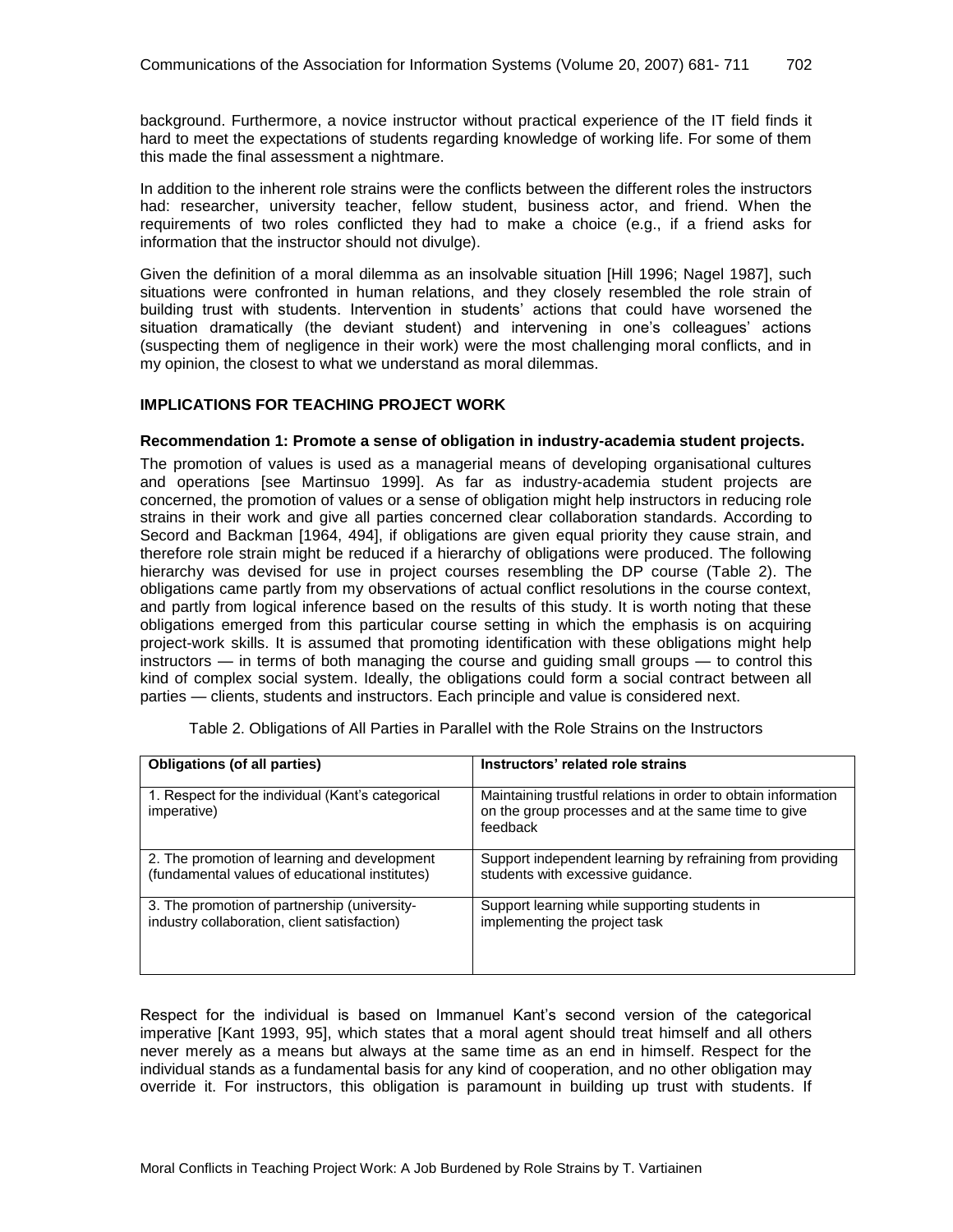instructors violate this obligation, they may fail in encouraging students to engage in reflective discussion.

The promotion of learning and development reflects the fundamental values of any educational institute [Kenney 1987, 129; Brown 1985, 12], and in industry-academia relations these values are prioritised above what is beneficial to business. Whereas the first principle aims to safeguard the individual student, the promotion of learning and development aims to safeguard the organisational objectives of the university (research, teaching). From the instructor's viewpoint, these values emphasise the importance of empowering students to follow an independent learning process, in which the instructor is an outsider providing support by offering rough guidelines. It is a question of supporting a student group without becoming a group member. The promotion of learning and development should not infringe the principle of respect; providing a group with feedback, for example, should be done in a way that upholds this principle.

The promotion of partnership means that the objectives of business and industry are respected and the significance of client satisfaction is emphasised to the students. This implies that profitability, a fundamental business value [Carroll 1999], is accepted and therefore that the client objectives are also accepted. For their future careers students have to understand the significance of client satisfaction, and therefore they should be provided with a project experience resembling industry projects as closely as possible. This is why close collaboration with IT firms is needed. Clients should be encouraged to be demanding — while at the same time taking into account the fact that the students are novices in the field. From the instructor's viewpoint, finding a balance between the objectives of the organisations involved is a role strain. The students need to learn from their own mistakes, but the client might benefit if the instructors speeded up the process by giving them specific instructions concerning the content of the project task in question.

#### **Recommendation 2: Develop awareness of the relationship between the instructor and the group.**

The role of instructor and the duties related to it should preferably be discussed at the very beginning of the guidance process. In practice, in some cases the relationship became dysfunctional and there was a need for closer examination. One aspect is the activeness or passiveness of the instructor: the more he or she intervenes the less independent the work process of the group becomes. However, instructors should keep an eye on the functioning of the group in order to be able to guide it when called for. In order to develop awareness of the relationship, five levels of instructor intervention were determined for the DP course [Tourunen and Vartiainen 2002]:

- 1. outsider;
- 2. observer;
- 3. inspirer;
- 4. participant; and
- 5. decision maker.

Instructors as outsiders are definitely unaware of the inner functioning of their groups, but are dependent on the information the members disclose about the work process. They are able to observe and to assess the performance of the group in board meetings, guidance meetings, and individual discussions with students, for example, and to inspire and encourage students in many ways. Instructors who provide down-to-earth guidelines and hints concerning the project process or the implementation of the task are participants. Then again, if they observe that a student has major mental problems and is ignored by the other group members, they may intervene and lower the pace of work. In this kind of case, the instructor makes decisions on behalf of the group. We found a few examples of this in practice. Our conclusion was that ideally the instructor is an observer and an inspirer, but sometimes has to participate. This five-level framework was used in the DP course during the developmental discussions and in the final assessment session with a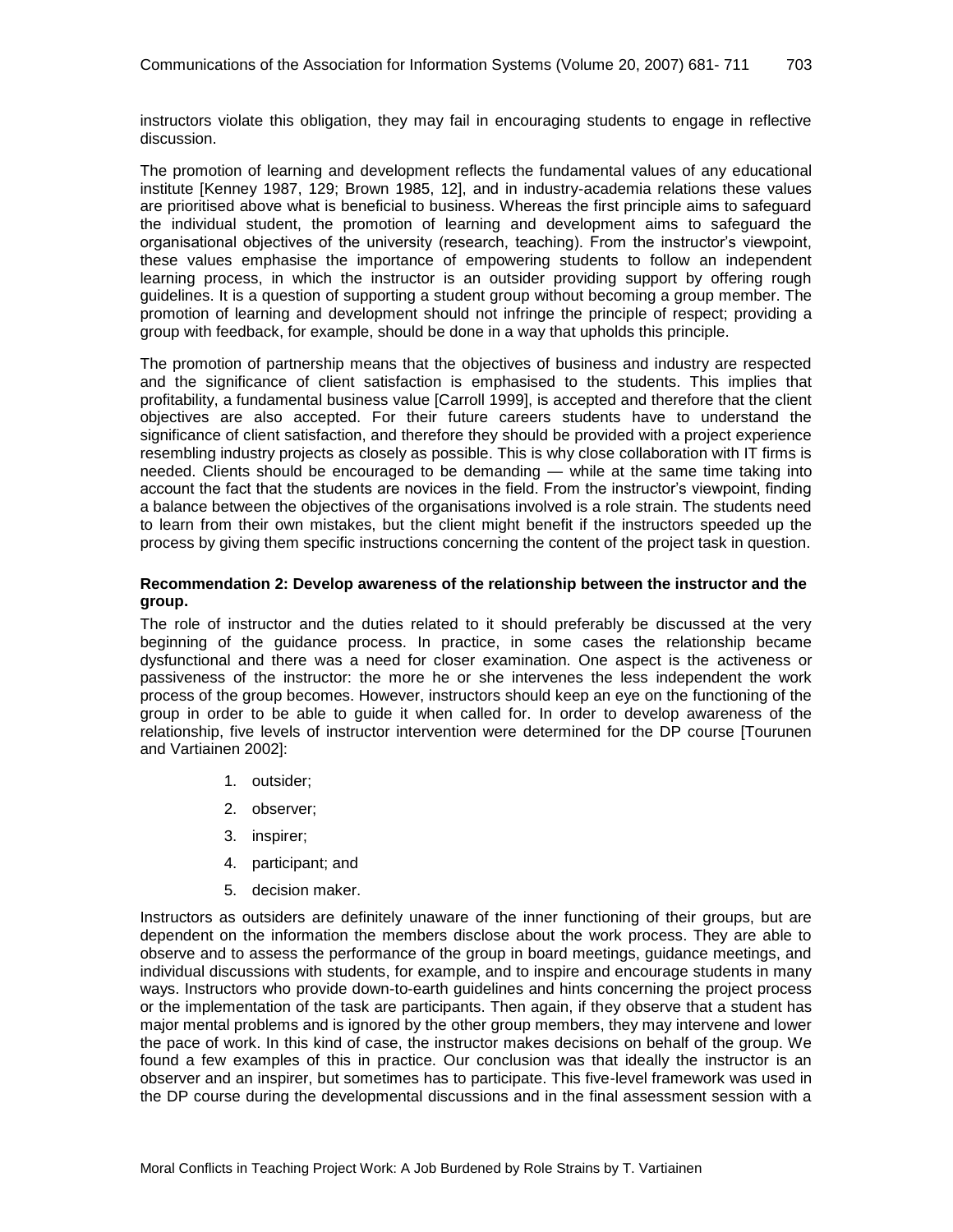view to provoking discussion about the relationship between the group and its instructor, and in order to get feedback on the guidance process.

#### **Recommendation 3: Maintain a trustful relationship through complete discussion.**

It is suggested that full and open discussion is a prerequisite in managing role strain in the building up of trust, providing students with feedback and assessing them. In order to develop their conflict-solving strategies, instructors should become aware of the strategies they use and should aim to develop their social skills accordingly. According to Oser [1991], discourse ethics as described by Habermans [1984, 1990] is the most appropriate strategy to adopt in conflicts: all parties involved are able to make themselves heard and each one presupposes that the others are equally open to practical reasoning. This kind of strategy presumably supports the maintenance of trust between the instructor and the group. Oser found that teachers' moral dilemmas could be reduced to conflicts between justice, care and truthfulness, and put forward five strategies for their resolution:

- 1. avoiding;
- 2. delegating;
- 3. single-handed decision-making;
- 4. incomplete discussion; and
- 5. complete discussion.

Avoidance represents the least responsible course of action, as the teacher tries to resolve the situation by not facing it. In delegating, he or she accepts responsibility for dealing with the situation but tries to share the burden or shift the responsibility to some authority (e.g., the principal). A teacher employing single-handed decision-making takes the problem into his or her own hands and makes decisions in an authoritarian manner, while incomplete discussion involves giving explanations and reasons, and taking responsibility; this teacher knows that students are able to balance justice, care, and truthfulness — if it is well reflected. Complete discussion is the most responsible course of action and is further along the discussion continuum; the teacher assumes that each concerned party is a rational human being who is capable of balancing justice, care and truthfulness. Interpersonal conflicts are perceived as a starting point for social learning, for understanding what responsibility and justice actually mean. Oser concludes that the complete discourse strategy implies better teacher-student relations and an improved school culture. This would also be the case in university project courses, in which the instructors' way of resolving conflicts (and their behaviour in general) affects the students' behaviour and spirit. If an instructor genuinely strives to uphold justice, care and truthfulness, and to adopt a strategy of complete discussion, he or she is more likely to maintain trustful relations with parties involved (given that the other parties genuinely want to uphold trust). Setting an example by taking a discursive approach in conflict-resolving situations and in other acts would enable instructors to make a project course an environment for social learning.

#### **RESEARCH IMPLICATION**

Moral conflicts in university-industry relations: The literature shows that conflicts in universityindustry relations are not rare; research priorities and values, the nature of conducting research, and communication and secrecy standards differ between university and industry in R&D collaboration [Stankiewicz 1986, 27]. These conflicts have attracted little interest from the moral viewpoint in IS. As moral conflicts in this study emerged as critical, it is assumed that other collaboration forms such as training programmes, research-centre activities and industry advisory boards [Watson and Huber 2000] may harbour them. Therefore, future studies should investigate the moral side of different forms of industry-academia relations.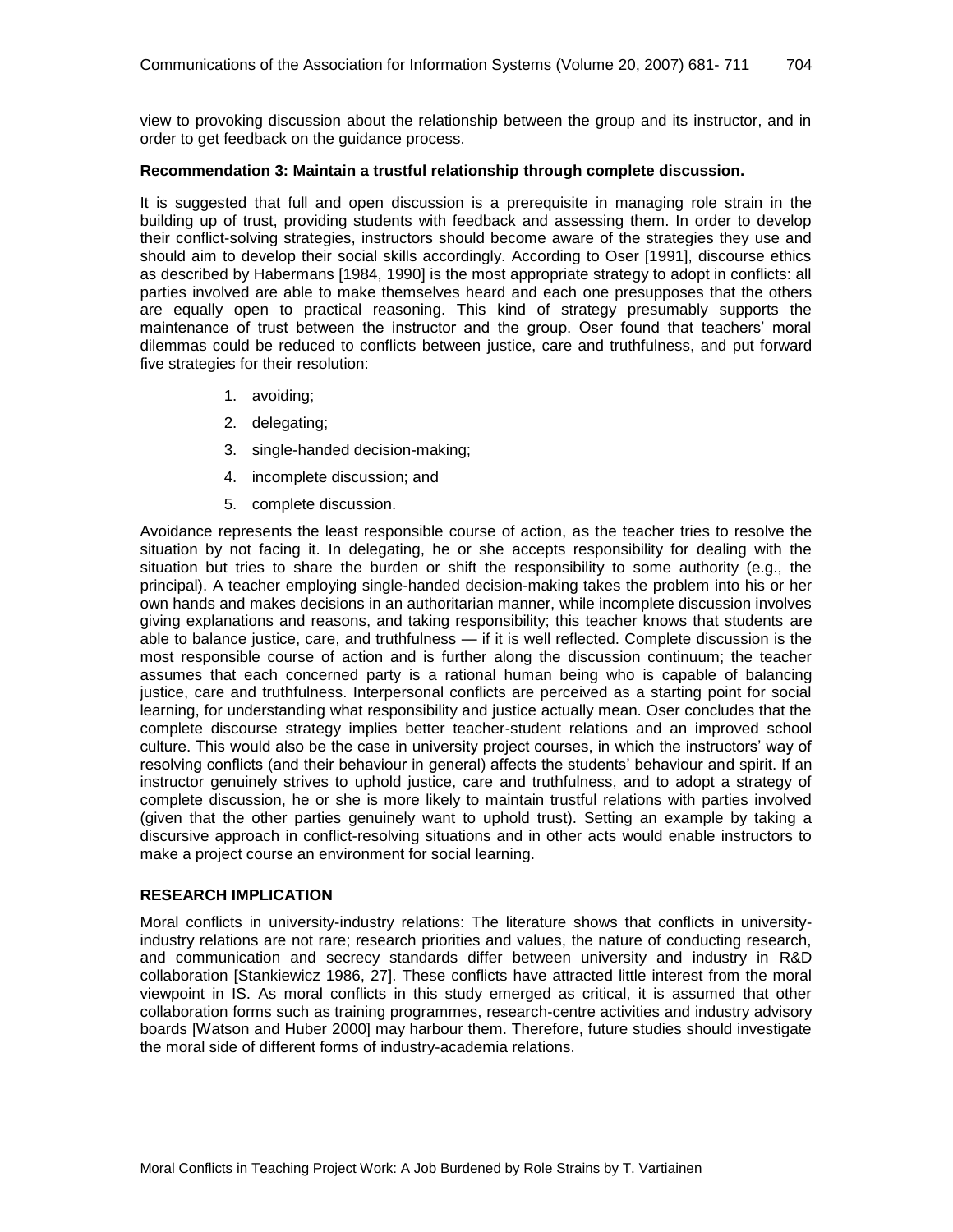#### **EVALUATION OF THE STUDY**

The research was evaluated according to principles put forward by Klein and Myers [1999], and a full description of the evaluation is to be found in Vartiainen [2005b]. Next, the principles of most significant importance in relation to this study are considered.

First, let us consider the fundamental principle of the hermeneutic circle, which is the basis of hermeneutics. According to this principle, human understanding is achieved by iterating between the parts and the whole. In other words, we come to understand a complex whole from the meanings of its parts and their interrelationships and by iterating back and forth with interpretations until unresolved contradictions or gaps are filled. The hermeneutic circle is actualised in this interpretive study in the determination of categories with referential and structural aspects that constitute the second-order perspective of instructors' perceptions.

Second, two principles, interaction between researchers and subjects, and suspicion, emerged. The twelve subjects represented instructors on a single project course offered by a Finnish university, and the researcher himself was one of those subjects. The descriptions of moral conflicts were treated equally regardless of whether the source was the researcher, the leading instructor, my colleague, or any other of the nine instructors. However, there are influential sources of bias in this setting. My presence and activities at various stages as a researcher, an instructor and a co-worker with the leading instructor definitely affected the subjects. While participating I directed my colleague instructors to deliberate about the real moral conflicts they confronted during the course. This could be considered both a strength and a weakness of this study; my intervention led the instructors to deliberate using concepts they would not otherwise have considered, and by participating fully in the actions at the research stage I acquired genuine experience of the problems associated with the guidance meetings and assessment, for example. From the instructors' viewpoint, however, fears of being shown up [see problems of interviewing in Fielding 1993] were significant, and therefore it is impossible to assess what they left unsaid or even invented in their expressions. As an example, there was one instructor who did not disclose the problematic issues raised by another, which dealt with problems in their relationship. However, some of the instructors revealed that they were concerned about their personality and well-being, and about how they were able to carry out their work tasks. Therefore, at least for some of them, the fear of being shown up was not as strong as it might have been for others. Regardless of this, there were quantitatively fewer moral-failure-related moral conflicts than relations-directed moral conflicts reported in this study. This means that it was mentally impossible for the instructors to express such conflicts, that they did not interpret such conflicts as moral ones, or that there simply were no such conflicts. The two first reasons seem more plausible than the third. For example, none of the subjects confessed to being negligent with regard to their work tasks, but this was the implication from other instructors' statements. Related to this, Mattson [1998] argues that the study of individuals' morality must take place in various situations because if we approach criminals or anyone else we may just get the picture of his or her moral ideology formed for the interview situation.

During the first year of the in-depth phase, my colleague and I had a relationship with the leading instructor that resembled a master-apprentice relationship. As I see it, the process of socialisation as described by Swap et al. [2001] took place between the leading instructor, my colleague, and me. The learning of the instructor's work was based on discussions, which concerned the role of the instructor in the group, for example, the difficulties arising in these groups and how to handle them, and even some difficulties regarding the instructors, their relations and motivations. The discussions took place in regular instructor meetings, but also during coffee breaks and lunches. Although there was an atmosphere of free and open discussion among the instructors, the leading instructor dominated: after all, he had more than 20 years of experience in small-group guidance and course coordination.

How does becoming a total insider or "becoming the phenomenon" [Jorgensen 1989, 62] affect the research? Immersion in the DP course could be considered both a strength and a limitation of this study. Although struggling with the problems provided me with a profound understanding of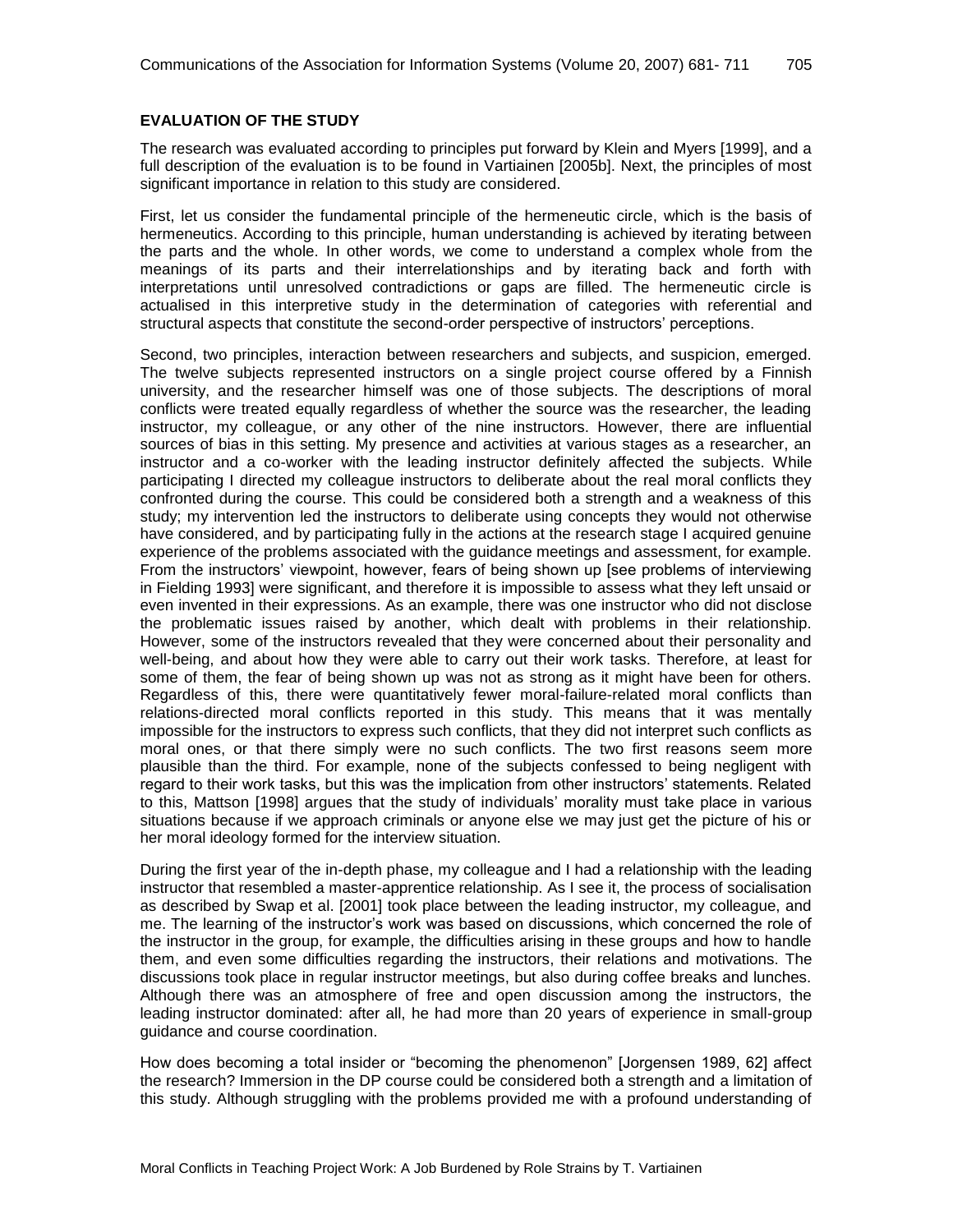the course, it is possible that I could not see all critical aspects from the inside. This might apply especially to someone who was developing his professional skills and focusing on everyday problems at the same time. As far as the DP course is concerned, it would have been possible to refrain from participating as an instructor in order to observe the events, but in that case access to all the critical discussions may not have been possible.

The status of the leading instructor as the pedagogical brains behind the course also affected the results. The emphasis on the learning aspect above the objectives of the clients was a result of the leading instructor's continuous efforts. As university teachers without experience of guiding small groups took on the instructor's job each year, the discussions in the instructors' meetings were concentrated on the very basic issues concerning the job. In my view, this is a strength as far as this research is concerned as it forced us on numerous occasions to deliberate on the core problems of our work.

As a researcher participating fully in the instructor's work, and in later years as the next leading instructor, at the moment I personally find the resulting categorisation and my colleagues' perceptions meaningful in the research context. Lacity and Janson [1994, 149] see validity in interpretive research in terms of its acceptance by the scientific community. Therefore, it is left for other researchers to assess whether or not the results of this study are valid and worthwhile.

Third, according to the principle of abstraction and generalisation, the researcher has to show how these two concepts relate to the field-study details. Although interpretive studies are conducted in unique circumstances, these unique aspects may be related to ideas and concepts that apply to other situations. I explained how I collected and analysed my data in the context of the study design, and in the results section I presented aspects and categorisations together with extracts from the data. In terms of generalisation, because this study is an in-depth case study, the results are not directly generalisable to other project courses. However, they do point to some problem areas that could be deliberated in other project courses — especially ones resembling the course I studied. The comparison with the relevant literature strengthens my view that the study highlighted the most significant features of moral conflicts in student projects.

#### **VI. CONCLUSIONS**

This study reported the moral conflicts perceived by instructors on a project course in computing. The objective of the course in question is to acquire project-work skills through implementing a project task for a real-life client. Participant observation and interviews were used as datagathering methods, and phenomenography was used in the analysis. Six types of moral conflicts were identified, reflecting two aspects of the phenomenon. The first relates to conflicts involving outside parties, and task-related and human issues, and the second to deliberation about performing morally wrong acts or maintaining relations. An instructor failing in moral behaviour (e.g., neglecting work tasks) sometimes caused other instructors to confront relations-directed moral conflicts when they had to decide whether or not to intervene (e.g., the leading instructor deliberated on whether he should intervene). The core problem area in the instructor's work became visible in relations-directed moral conflicts in the form of inherent role strains. Four types of role strains emerged: the first type, learning vs. results, related to balancing the objectives of the educational institute to promote learning and the objectives of the client to achieve good results. The second type concerned the activeness of instructor: the more he or she participated in the functioning of the group the less responsibility the group took for learning project work independently. The third type, building trust in order to obtain information about the group process and to provide students with feedback at the same time, requires insightful footwork in the guidance process. The fourth type, upholding ones personality, was a matter of concern if an instructor perceived that his or her personality did not fit what was expected of someone in that role. These role strains explain the demanding nature of the instructor's work in the course in question. Other role conflicts emerged when the responsibilities of an instructor collided with those of other roles (e.g., being a friend or a business actor). Certain means of tackling role strains in the instructor's work were determined. The promotion of three types of obligation was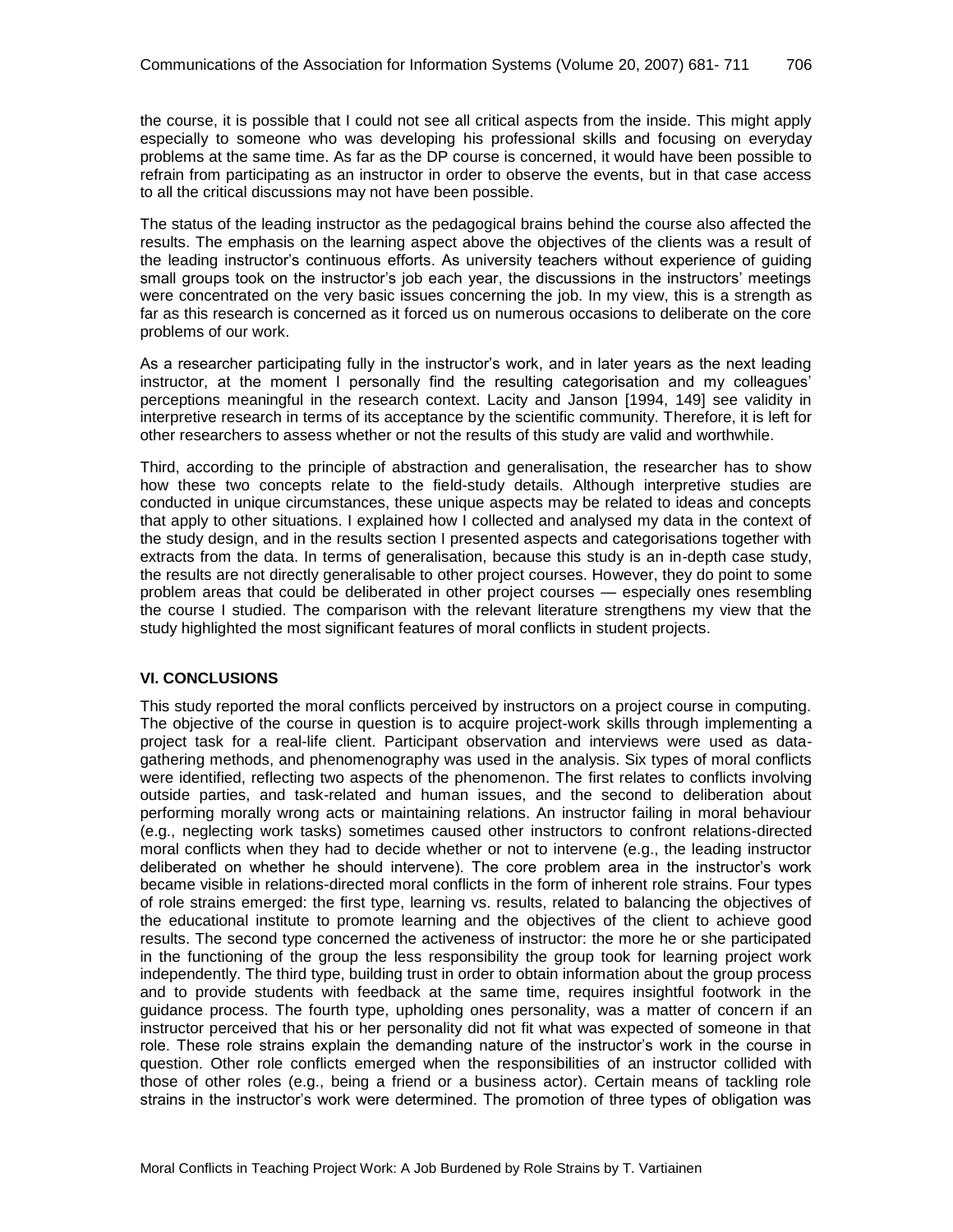offered as a means of achieving stable collaboration and coping with the role strains: respect for the individual, the promotion of learning and development, and the promotion of partnership. Five levels of instructor intervention (outsider, observer, inspirer, participant, and decision-maker) were offered as a framework for solving the problem of instructor activeness. Complete discussion was suggested as a conflict-resolution strategy for promoting social learning and trustful relations among the parties involved in a project course. Finally, the study was evaluated according to the principles of interpretive research. On the one hand, where sensitive issues were concerned, the data gathering was prone to bias due to the fear of being shown up. On the other hand, with participant observation it was possible to witness critical situations like assessment meetings.

#### **ACKNOWLEDGEMENTS**

I would like to thank my many teacher and researcher colleagues, but for reasons of confidentiality I cannot give their names. I am grateful to the reviewers of *Communications of the Association for Information Systems* and Koli Calling conference for their insightful feedback!

*Editor's Note:* This article was received on March 6, 2007. It was with the author two months for two revisions.

#### **REFERENCES**

- Anderson, R. E., D. G., Johnson, D. Gotterbarn, and J. Perrolle. (1993). "Using the New ACM Code of Ethics in Decision-Making," *Communications of ACM* (36)2, pp. 98-107.
- Barki, H. and J. Hartwick. (2001). "Interpersonal Conflict and Its Management in Information System Development," *MIS Quarterly* (25)2, pp. 195-228.
- Berleur, J. and K. Brunnstein (eds.). (1996). *Ethics of Computing - Codes, Spaces for Discussion and Law*. London: Chapman & Hall.
- Blake, R. R. and J. S. Mouton. (1978). "The New Managerial Grid," Houston: Gulf Publishing Company. Rererenced in F.E. Kast and J.E., Rosenzweig (1985) *Organization & Management: A Systems and Contingency Approach*. New York: McGraw-Hill.
- Bergeron, B. P. (1996). "Academia, Privacy and Modern Information Technology: Partnering With Industry in the Modern Economy," Proceedings of the 14th Annual International Conference on Systems Documentation: Marshaling New Technological Forces: Building s Corporate, Academic, snd User-Oriented Triangle*,* SIGDOC '96. pp. 243-245.
- Boyd, A. (2001). "The Five Maxims of Project Satisfaction," *Aslib Proceedings* 53 (10), 423-430.
- Brittain, K. and R. Leifer. (1986). "Information Systems Development Success: Perspectives from Project Team Participants," *MIS Quarterly* (10)3, pp. 215-223.
- Brown T. L. (1985). "University-Industry Relations: Is There a Conflict?" *Journal of Society of Research Administrators* (17)2, pp. 7-17.
- Bynum, T. W. (1992). "Computer Ethics in the Computer Science Curriculum," In Bynum, T. W., W. Maner, J. L. Fodor (eds.) *Teaching Computer Ethics, Research Center on Computing and Society*, New Haven, CT: Southern Connecticut State University. pp. 12-25.
- Carroll, A. B. (1999). "Ethics in Management," In R.E. Frederick (ed.) *A Companion to Business Ethics*. Oxford, UK: Blackwell. pp. 141-152.
- Clarkeburn, H. (2002). "A Test for Ethical Sensitivity in Science," *Journal of Moral Education* (31)4, pp. 439-453.
- Collins, W. R. and K. W. Miller. (1992). "Paramedic Ethics for Computer Professionals," *Journal of Systems Software* (17)1, 23-38.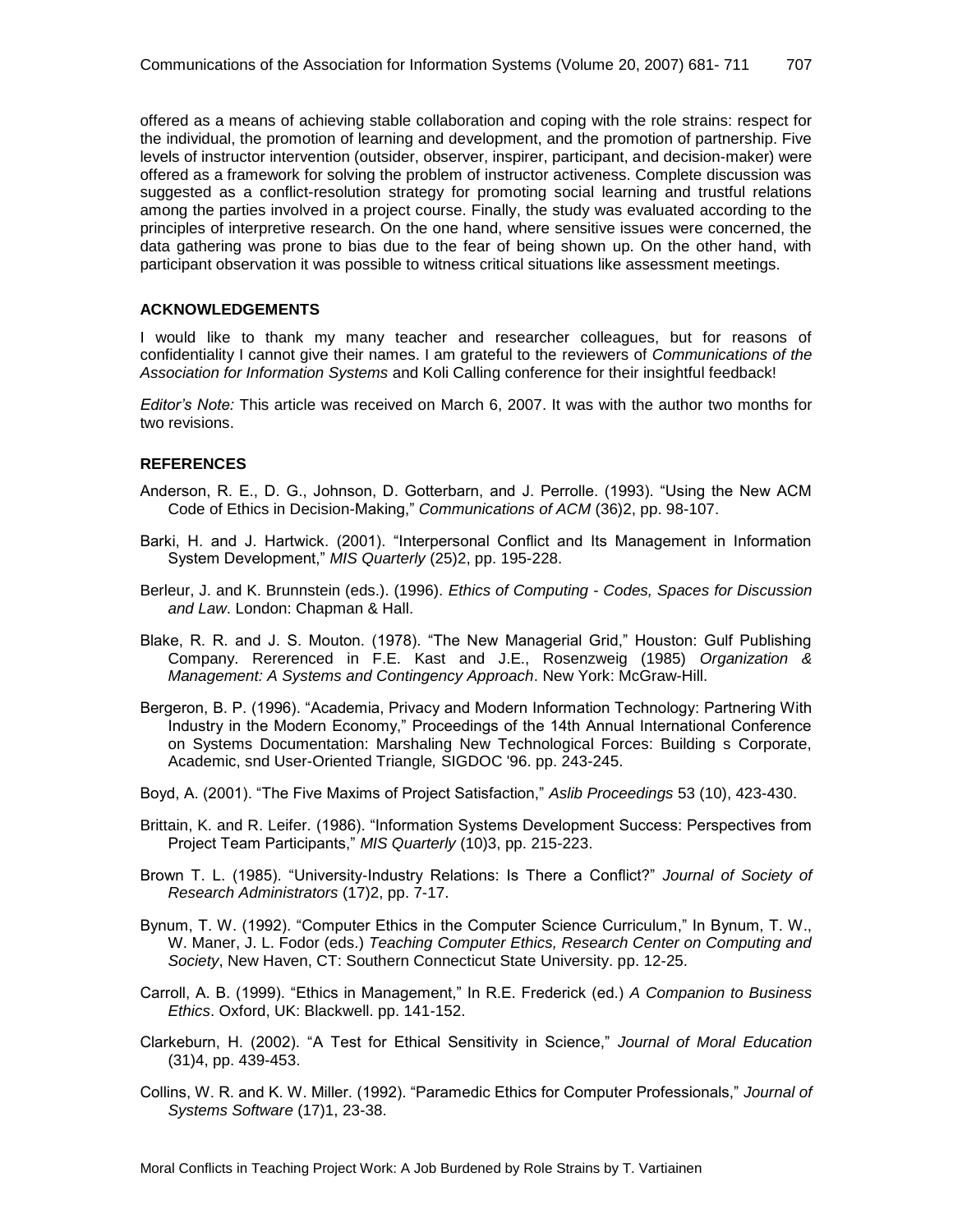- Cotterell, M. and B. Hughes. (1995). *Software Project Management*. London: International Thomson Computer Press.
- Culnan, M. J. (1987). "Mapping the Intellectual Structure of MIS, 1980-1985: A Co-Citation Analysis," *MIS Quarterly* (11)3, pp. 341-353.
- De Dreu, C. K. W. and L. R. Weingart. (2003). "Task versus Relationship Conflict, Team Performance, and Team Member Satisfaction: A Meta-Analysis," *Journal of Applied Psychology* (88)4 741-749.
- Fenstermacher G. D. (1991). "Some Moral Considerations on Teaching as a Profession," In Goodlad J.I., Soder, R., Sirotnik K.A. (eds.) *The Moral Dimensions of Teaching*. San Francisco: Jossey-Bass Publishers.
- Fielden, K. (1999). "Starting Right: Ethical Education for Information Systems Developers," In C.R. Simpson (ed.) AICEC99 Conference Proceedings, 14-16 July 1999. Melbourne. Brunswick East, Victoria: Australian Institute of Computer Ethics. pp. 147-156.
- Fielding, N. (1993). "Qualitative Interviewing," In N. Gilbert (ed.) *Researching Social Life*. London: SAGE Publications. pp. 135-153.
- Francis, H. (1993). "Advancing Phenomenography," *Nordisk Pedagogik* (13)2, pp. 68-75.
- Fritz, J. M. (1987). "A Pragmatic Approach to Systems Analysis and Design" In A. K. Rigler, D.C. St. Clair (eds.) Proceedings of the Eighteenth SIGCSE Technical Symposium on Computer Science Education, St. Louis, Missouri, United States. New York: ACM Press. pp. 127-131.
- Gillian, W. R., and D. L. Krebs. (2000). "The Construction of Moral Dilemmas in Everyday Life," *Journal of Moral Education* (29)1, pp. 5-22.
- Gorgone, J. T., G. B. Davis, J. S. Valacich, H. Topi, D. L. Feinstein and H. E., Jr Longenecker. (2002). "IS 2002. Model Curriculum and Guidelines for Undergraduate Degree Programs in Information Systems," *Communications of the Association for Information Systems* (11) Article 1.
- Gowans, C. W. (1987). "The Debate on Moral Dilemmas," In C.W. Gowans (ed.) *Moral Dilemmas*. New York: Oxford University Press. pp. 3-33.
- Green, L. (2003). "Projecting IT Education into the Real World," In Proceeding of the 4th Conference on Information Technology Education*. CITC4'03*, October 16–18, 2003, Lafayette, Indiana, USA. New York: ACM Press. 111-114.
- Habermas J. (1984). *The Theory of Communicative Action, Vol. 1. Reason and the Rationalization of Society* (London, Heinemann).
- Habermas, J. (1990). *Moral Consciousness and Communicative Action.* Cambridge: MIT Press.
- Helle, L., P. Tynjälä, and E. Olkinuora. (2006). "Project-Based Learning Iin Post-Secondary Education – Theory, Practice and Rubber Sling Shots," *Higher Education* (51)2, pp. 287–314.
- Hill, T. E. (1996). "Moral Dilemmas, Gaps, and Residues: A Kantian Perspective," In H. E. Mason (ed.) *Moral Dilemmas and Moral Theory*. New York: Oxford University Press. pp. 167-198.
- Ihde, D. (1979). *Experimental Phenomenology*. New York: G.P. Putnam's Sons.
- Isomäki, H. (2002). *The Prevailing Conceptions of the Human Being in Information Systems Development: Systems Designers' Reflections*. University of Tampere. Department of Computer Science and Information Sciences. Report A-2002-6. Dissertation.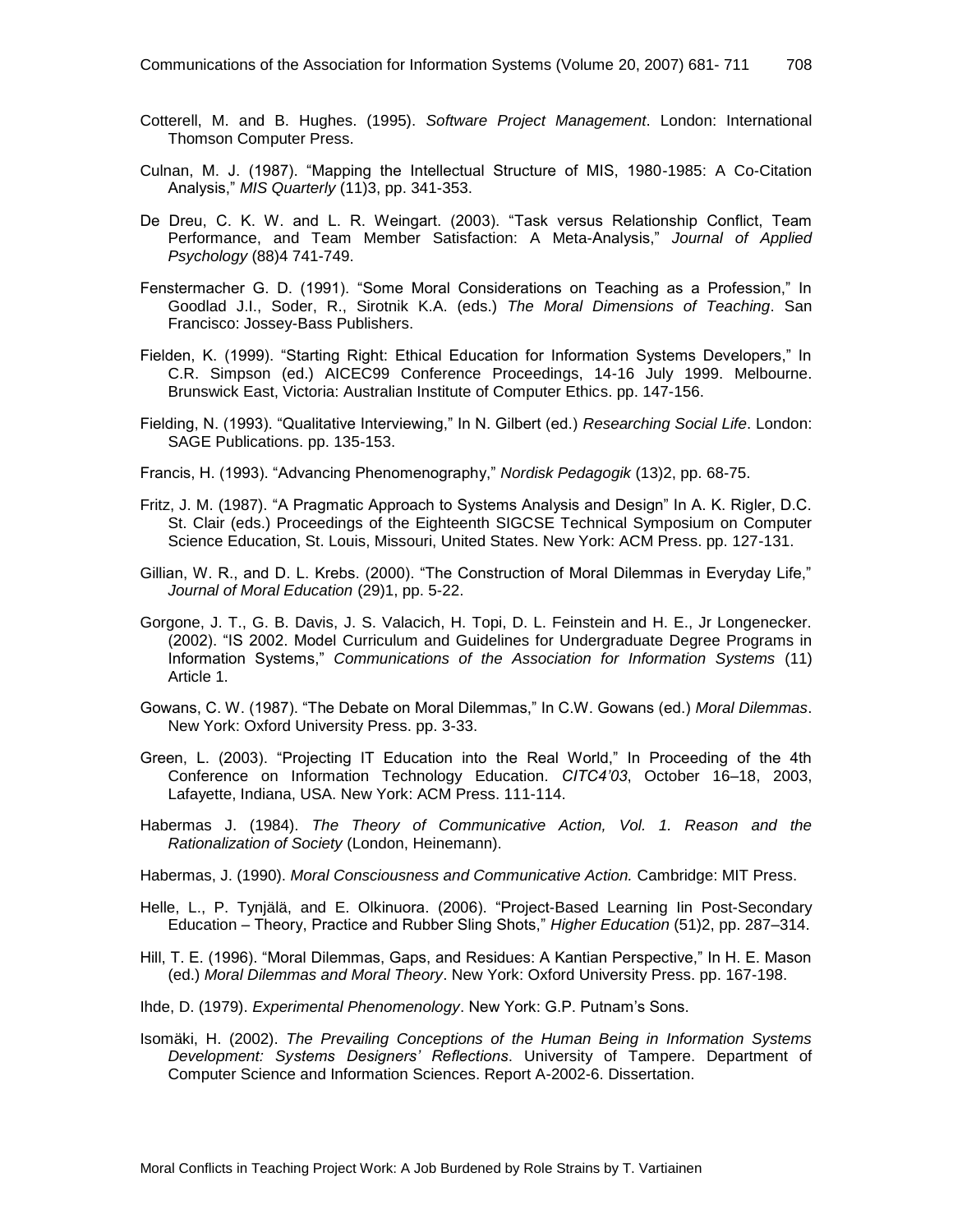- Johnson, D. (1994). "Who Should Teach Computer Ethics and Computers & Society?" *Computers and Society* (24)2, pp. 6-13.
- Jorgensen, D. L. (1989). "Participant Observation: A Methodology for Human Studies," *Applied Social Research Methods Series*. Newbury Park: Sage.
- Joseph, P. and S. Efron. (1993). "Moral Choices/Moral Conflicts: Teachers' Self-Perceptions," *Journal of Moral Education* (22)3, pp 201-221.
- Järvinen, P. (2001). *On Research Methods*. Tampere, Finland: Opinpaja Oy.
- Järvinen, P. (2007). "On Studying Socially Constructed Reality," In (eds. T. Tiainen, H. Isomäki, M. Korpela, A. Mursu, P. Nykänen, M-K. Paakki, and S. Pekkola) Proceedings of 30th Information Systems Research Seminar in Scandinavia *– IRIS30*. Department of Computer Sciences, University of Tampere, Report D - 2007 - 9. 22-33.
- Kallman, E. A. and J. P. Grillo. (1996) *Ethical Decision Making and Information Technology: An Introduction with Cases*. New York: McGraw-Hill.
- Kant, I. (1993). *The Moral Law: Groundwork of the Metaphysic of Morals*. Translated by Paton H.J. London: Routledge.
- Kenney, M. (1987). "The Ethical Dilemmas of University-Industry Collaborations," *Journal of Business Ethics* (6)2, pp. 127-135.
- Klein, H. K. and M. D. Myers. (1999). "A Set of Principles for Conducting and Evaluating Interpretive Field Studies in Information Systems," *MIS Quarterly* (23)1, pp. 67-94.
- Kohlberg, L. (1981). *The Philosophy of Moral Development, Moral Stages and the Idea of Justice*. San Francisco: Harper & Row.
- Kolb, D. A. (1984). *Experiential Learning: Experience as the Source of Learning and Development*. New Jersey: Prentice-Hall Inc.
- Lacity, M. C. and M. A. Janson. (1994). "Understanding Qualitative Data: A Framework of Text Analysis Methods," *Journal of Management Information Systems* (11)2, pp. 137-155.
- Lemmon, E. J. (1987). "Moral Dilemmas," In C.W. Gowans (ed.) *Moral Dilemmas*. New York: Oxford University Press. 101-114.
- Martinsuo M. (1999). *Promotion of Values in a Multinational Enterprise*. HUT Industrial Management and Work and Organizational Psychology, Report 10. Helsinki: Helsinki University of Technology. Dissertation.
- Marton, F. (1986). "Phenomenography A Research Approach to Investigating Different Understandings of Reality," *Journal of Thought* (21)3, pp. 28-49.
- Marton, F. and M. F. Pang. (1999). "Two Faces of Variation," In Eighth European Conference for Learning and Instruction, August 24-28, Göteborg University, Göteborg, Sweden. 1-12.
- Mattson, M. (1998). *Pahanteon Psykologia*. Helsinki: Tietosanoma. (Psychology of Perpetration; In Finnish)
- Moses, L., S. Fincher, and J. Caristi. (2000). "Teams Work," (panel session). In S. Haller (ed.) Proceedings of the Thirty-First SIGCSE Technical Symposium on Computer Science Education. March 7-12, Austin, USA. New York: ACM Press. 421-422.

Muhr, T. (1997). *Atlas.ti*. A software programme. Berlin: Science Software Development.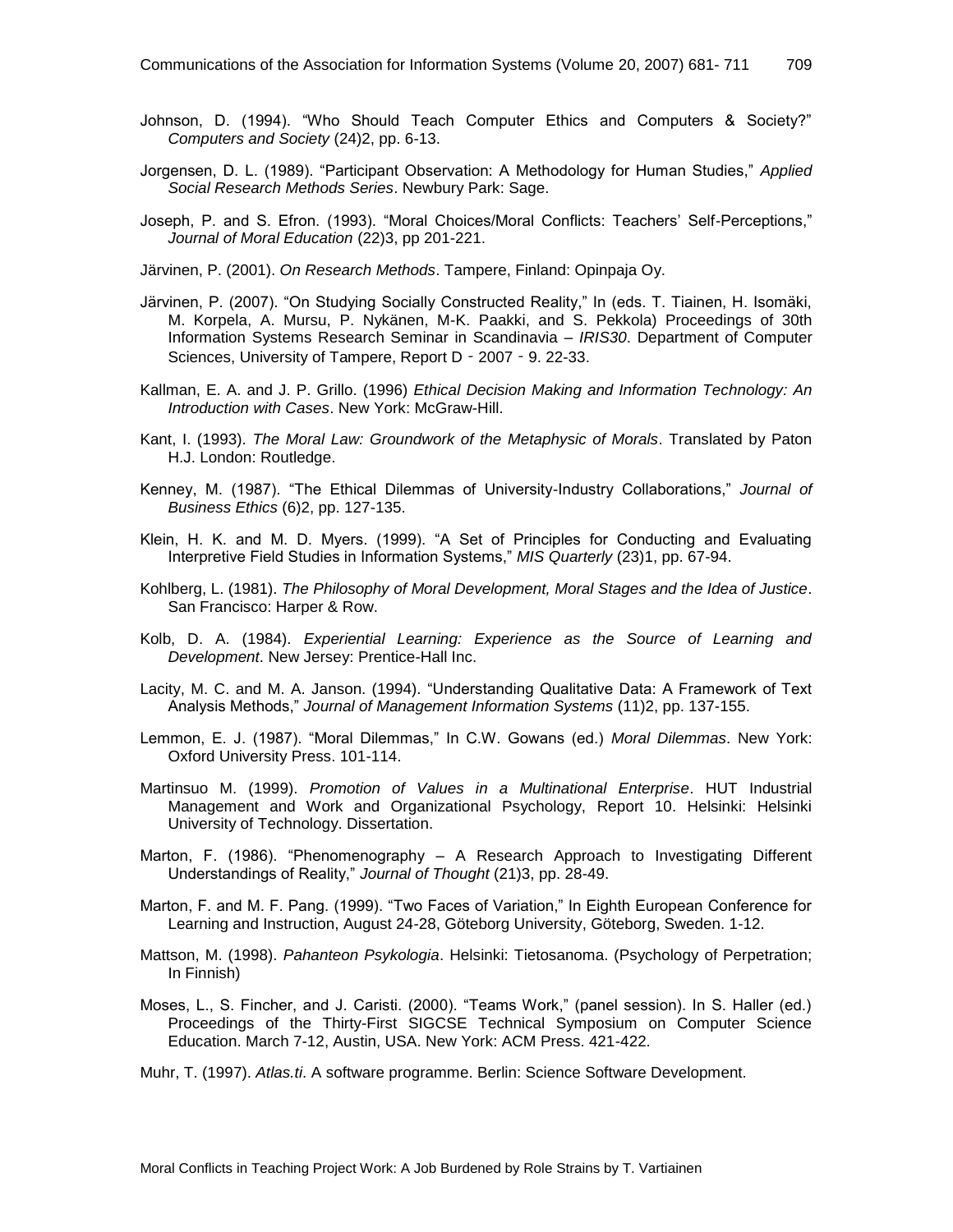- Myyry, L. (2003). *Components of Morality: A Professional Ethics Perspective on Moral Motivation, Moral Sensitivity, Moral Reasoning and Related Constructs among University Students*. Academic Dissertation, November 2003. University of Helsinki, Department of Social Psychology, Faculty of Social Sciences.
- Nagel, T. (1987). "The Fragmentation of Value," In C.W. Gowans (ed.) *Moral Dilemmas*. New York: Oxford University Press. pp. 174-187.
- Oser, F. (1991). "Professional Morality: A Discourse Approach (The Case of the Teaching Profession)" In W. Kurtines and J. Gewirtz (eds.) *Handbook of Moral Behavior and Development*, Vol. 2, New Jersey: Lawrence Erlbaum Associates. pp. 191-228.
- Packer, M. J. (1985). *The Structure of Moral Action: A Hermeneutic Study of Moral Conflict*. Basel: Karger.
- Piaget, J. (1977). *The Moral Judgment of the Child*. Harmonsdsworth: Penguin.
- Pigford, D. V. (1992). "The Documentation and Evaluation of Team-Oriented Database Projects," In Proceedings of the Twenty-Third Technical Symposium on Computer Science Education. Kansas City, Missouri, United States. New York: ACM Press. pp. 28-33.
- Rest, J. (1984). "The Major Components of Morality," In W. M. Kurtines, J. L. Gewirtz (eds.) *Morality, Moral Behavior, and Moral Development*. New York: A Wiley-Interscience Publication. pp. 24-38.
- Rest, J. (1994). "Background: Theory and Research," In J.R. Rest, D. Narvaez (eds.) *Moral Development in the Professions: Psychology and Applied Ethics*. Mahwah: Lawrence Erlbaum Associates. pp. 1-26.
- Roberts, E. (2000). "Computing Education and the Information Technology Workforce," *SIGCSE Bulletin* (32)2, pp. 83-90.
- Ross, J. and K. Ruhleder. (1993). "Preparing IS Professionals for a Rapidly Changing World: The Challenge for IS Education," In M. R. Tanniru (ed.) Proceedings of the 1993 Conference on Computer Personnel Research, St. Louis, Missouri, United States. New York: ACM Press. pp. 379 – 384.
- Secord, P. F. and C. W. Backman. (1964). *Social Psychology*. New York: McGraw-Hill.
- Scott, T. J., L. H. Tichenor, Jr., R. B., Bisland, and J. H. Cross. (1994). "Team Dynamics in Student Programing Projects," *SIGSCE* (26)1, pp. 111-115.
- Semprevivo, P. C. (1980). *Teams in Information Systems Development*. New York: Yourdon Press.
- Stankiewicz, R. (1986). *Academics and Entrepreneurs, Developing University-Industry Relations*. London: Frances Pinter Publishers.
- Statman, D. (1995). *Moral Dilemmas*. Amsterdam: Rodobi.
- Swap, W., D. Leonard, M. Shields, and L. Abrams. (2001). "Using Mentoring and Storytelling to Transfer Knowledge in the Workplace," *Journal of Management Information Systems* (18)1, pp. 95-114.
- Tirri, K. (1999). "Teachers' Perceptions of Moral Dilemmas at School," *Journal of Moral Education*, (28)1, pp. 31-47.
- Tom, A. (1980). "Teaching as a Moral Craft: A Metaphor for Teaching and Teacher Education," *Curriculum Inquiry* (10)3, pp. 317-323.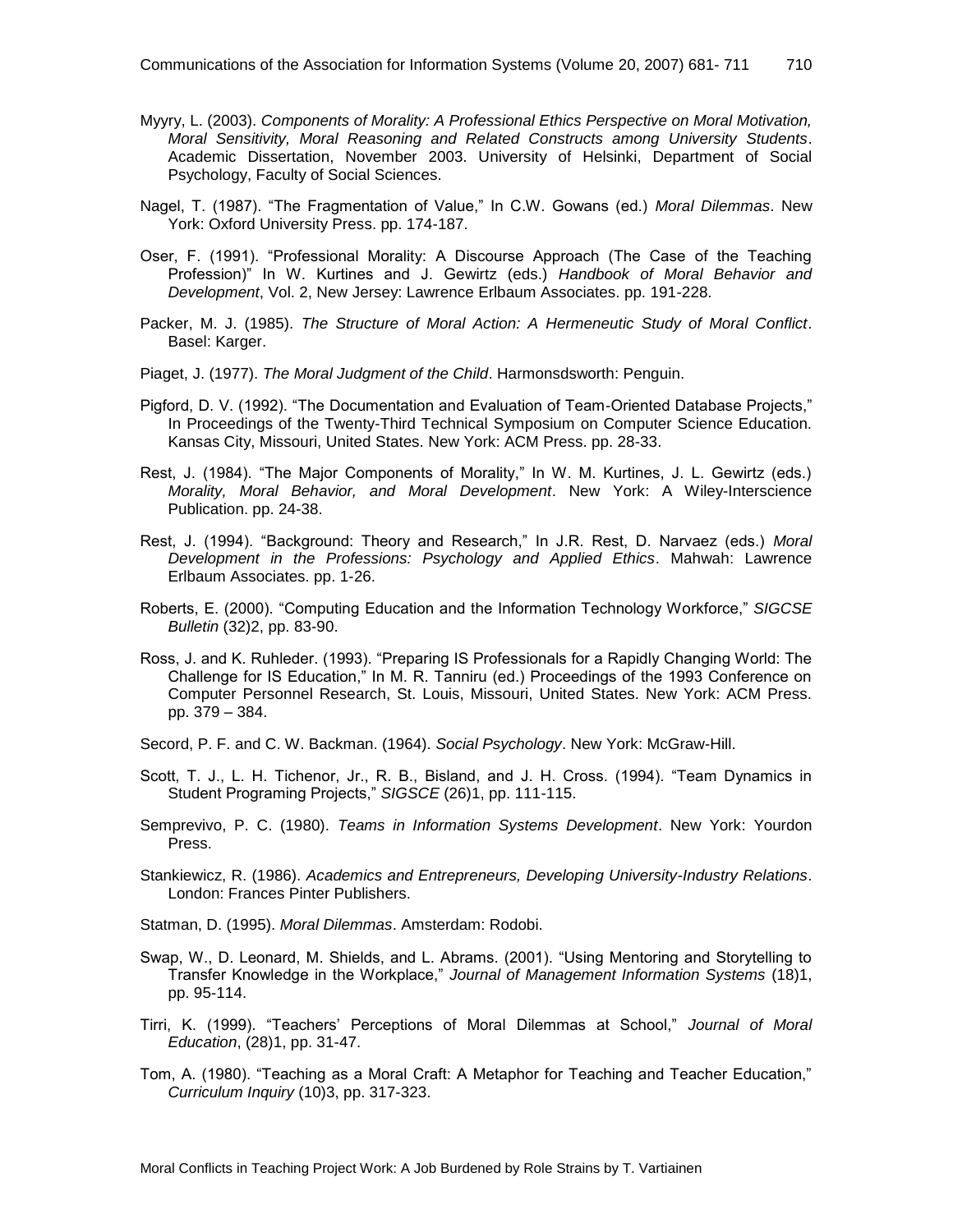- Tourunen, E. (1992). "Educating Reflective System Designers by Using the Experiential Learning Mode," In B.Z. Barta, A. Goh, L. Lim (eds.) *Professional Development of Information Technology Professionals*. Amsterdam: Elsevier Science Publishers. pp. 113-120.
- Tourunen, E. and T. Vartiainen. (2002). "Ethical Issues in Project Learning," Presented: International Conference on Experiential Learning, ICEL 2002 Cultural and Ethical Dilemmas, 1-5 July, Llubjana, Slovakia. (abstract-based acceptance of articles)
- Uljens, M. (1991). "Phenomenography A Qualitative Approach in Educational Research," In L. Syrjälä and J. Merenheimo (eds.) *Kasvatustutkimuksen laadullisia lähestymistapoja*. Kvalitatiivisten tutkimusmenetelmien seminaari Oulussa 11.-13.10.1990. Esitelmiä. Oulun yliopiston kasvatustieteiden tiedekunnan opetusmonisteita ja selosteita 39, 1991.
- Vartiainen T. (2005a). "Moral Conflicts Perceived by Instructors of a Project Course," In Salakoski, T., Mäntylä, T. Laakso, M. (eds.) Proceedings of Koli Calling 2005, Fifth Koli Calling Conference on Computer Science Education. TUCS General Publication, No 41, January 2006. pp. 25-32.
- Vartiainen, T. (2005b). *Moral Conflicts in a Project Course in Information Systems Education*. Department of Computer Science and Information Systems. University of Jyväskylä. Dissertation thesis.
- Vartiainen T. (2006a). "Moral Conflicts Perceived by Students of a Project Course," In A. Berglund and M. Wiggberg (eds.) Proceedings of 6th Baltic Sea Conference on Computing Education Research, Koli Calling 2006. Uppsala University, Uppsala, Sweden. pp. 77-84.
- Vartiainen, T. (2006b). "Moral Problems in Industry-Academia Partnership: The Viewpoint of Clients on a Project Course," In Proceedings of Fifteenth International Conference on Information Systems Development (ISD'2006), Budapest, Hungary. (in press)
- Watson, H. J. and M. W. Huber. (2000). "Innovative Ways to Connect Information Systems Programs to the Business Community," *Communications of the Association for Information Systems* (3), Article 11.
- Ziegler, W. L. (1983). "Computer Science Education and Industry: Preventing Educational Misalignment," In E. M. Awad (ed.) The Proceedings of the Twentieth Annual Computer Personnel on Research Conference, Charlottesville, Virginia, USA. November . 108-112.

#### **ABOUT THE AUTHOR**

**Tero Vartiainen** is adjunct professor in the Department of Computer Science and Information Systems, University of Jyväskylä, and Lecturer at Turku School of Economics, Pori Unit. His work focuses on computer ethics and project management.

Copyright © 2007 by the Association for Information Systems. Permission to make digital or hard copies of all or part of this work for personal or classroom use is granted without fee provided that copies are not made or distributed for profit or commercial advantage and that copies bear this notice and full citation on the first page. Copyright for components of this work owned by others than the Association for Information Systems must be honored. Abstracting with credit is permitted. To copy otherwise, to republish, to post on servers, or to redistribute to lists requires prior specific permission and/or fee. Request permission to publish from: AIS Administrative Office, P.O. Box 2712 Atlanta, GA, 30301-2712 Attn: Reprints or via email from [ais@aisnet.org](mailto:ais@gsu.edu)